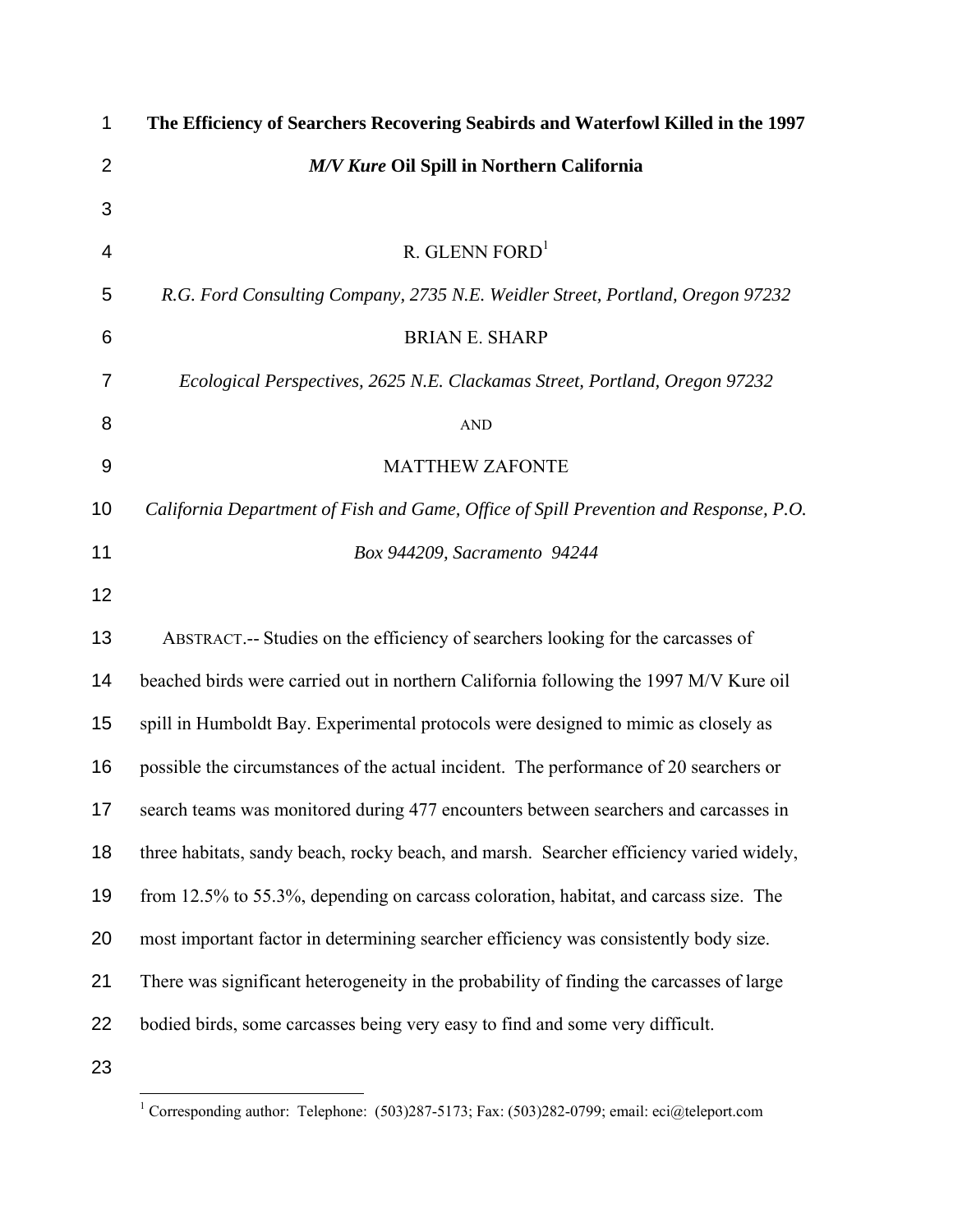## INTRODUCTION

| 26 | Beached bird surveys are used throughout the world as a way of monitoring the health        |
|----|---------------------------------------------------------------------------------------------|
| 27 | of seabird populations and of assessing the scale of natural or human induced die-offs      |
| 28 | (Camphuysen and Huebeck, 2001). These surveys provide useful indices of relative            |
| 29 | mortality, but do not provide estimates of total mortality because birds are never          |
| 30 | recovered. Birds may $(1)$ sink at sea, $(2)$ be removed by scavengers or other processes,  |
| 31 | or (3) be missed by surveyors (Ford et al., 1996). Based on the results of 17 experiments   |
| 32 | in which researchers released carcasses at sea and then searched the shoreline for them,    |
| 33 | Piatt and Ford (1996) found that typically only about 1 in 5 birds that die at sea are ever |
| 34 | found. Searcher efficiency, the success rate of beached bird surveyors in finding           |
| 35 | carcasses, is an important factor determining the proportion of carcasses that are          |
| 36 | eventually be recovered.                                                                    |
| 37 | It is surprisingly easy for surveyors to miss beached birds. Wide or wrack filled           |
| 38 | beaches are visually difficult environments, and birds can easily be hidden in small        |
| 39 | depressions, blend in with other types of wrack, or be too far away to recognize. Monnat    |
| 40 | and Guermeur (1979) record that on a sunny day on an "unobstructed beach" 2 km long,        |
| 41 | only one carcass of nine (11%) was detected by a team of observers when "it seemed          |
| 42 | impossible to us that an oiled bird could escape detection." They also note that P. Hope    |
| 43 | Jones found that "an observer trained in the research of oiled birds" missed an average of  |
| 44 | 1 in 5 birds on an "easy-to-search beach" in the Orkneys. Fowler and Flint (1997) found     |
| 45 | detection rates varying from 44% to 94% for King Eiders following an oil spill off St.      |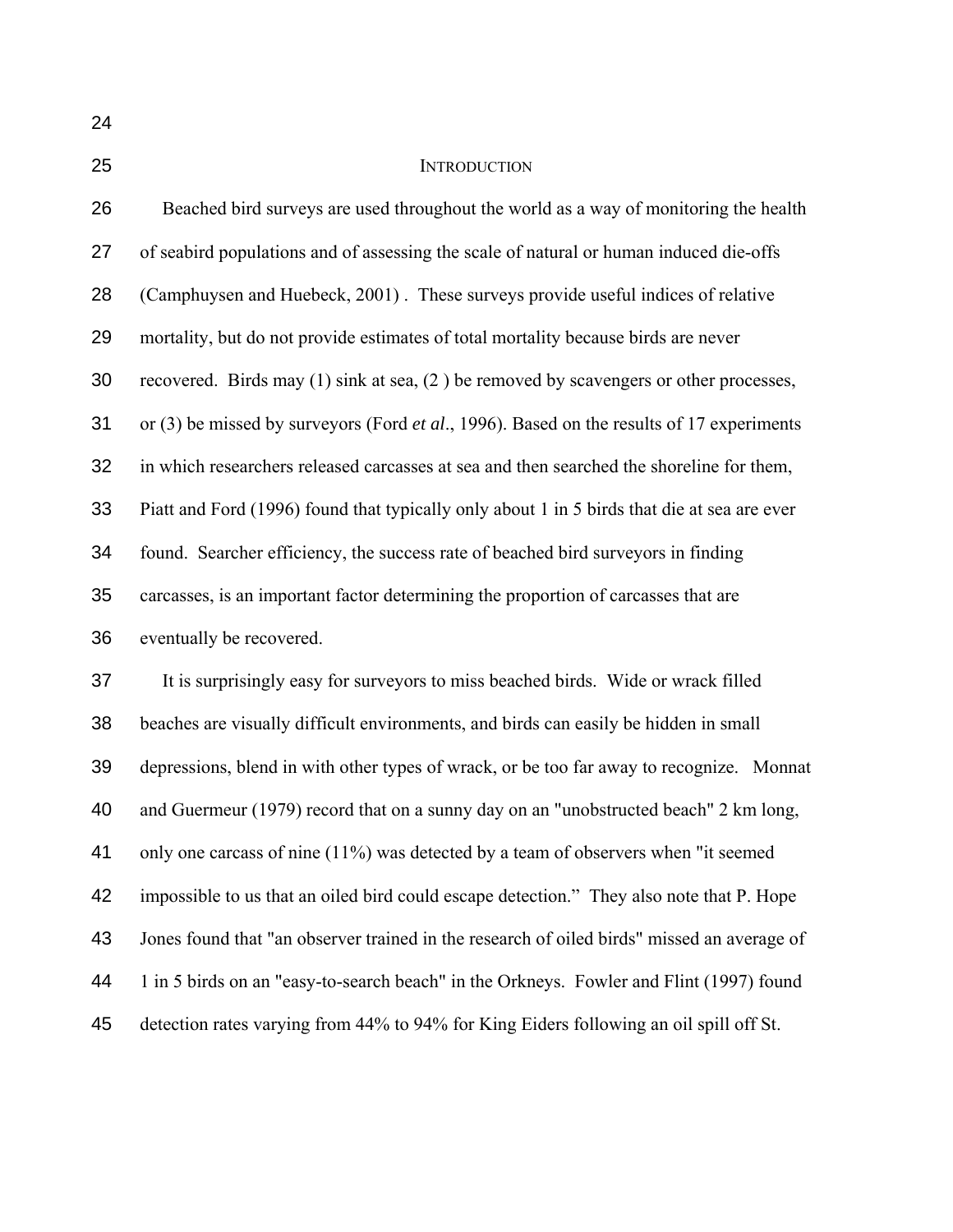Paul Island in 1996, though the large body size of the birds and the snow fall

encountered during their study were unusual for beached bird surveys.

Searcher efficiency is also an important issue for researchers studying bird or bat mortality in a terrestrial setting. Accurate estimation of pesticide or wind-turbine induced mortality requires that carcass counts be corrected for the likelihood that searchers will find carcasses in a variety of contexts such as croplands, grassland, stubble fields, etc. (see for example Osborn *et al*., 2000; Erickson *et al*., 2000; Johnson *et al*., 2004; or Barrios and Rodríguez, 2004). Although the linear nature of shorelines would seem to make searching easier than in terrestrial habitats, the buildup and movement of wrack, wave action, and the sometimes uneven topography of beaches result in many carcasses being overlooked.

Aside from Fowler and Flint, we know of no published data that measure searcher efficiency in the kind of habitat typically encountered in beach surveys. The data presented here result from studies carried out in 1998 as part of the damage assessment for the 1997 *M/V Kure* oil spill in Humboldt Bay, California, and were designed to replicate as closely as possible the actual methodologies used by spill responders. Searcher efficiency studies were carried out in three habitats that were typical of the area affected by the spill and of the Pacific coast of the continental USA in general: sandy beach, rocky beach, and marsh. Modes of search were based on techniques actually used by survey personnel during the response to the *M/V Kure* oil spill, including walking, all-terrain vehicles (ATVs), and light trucks. The goal was to estimate the likelihood that searchers would detect beachcast seabird carcasses, and to determine some of the factors that influence the carcass detection rate.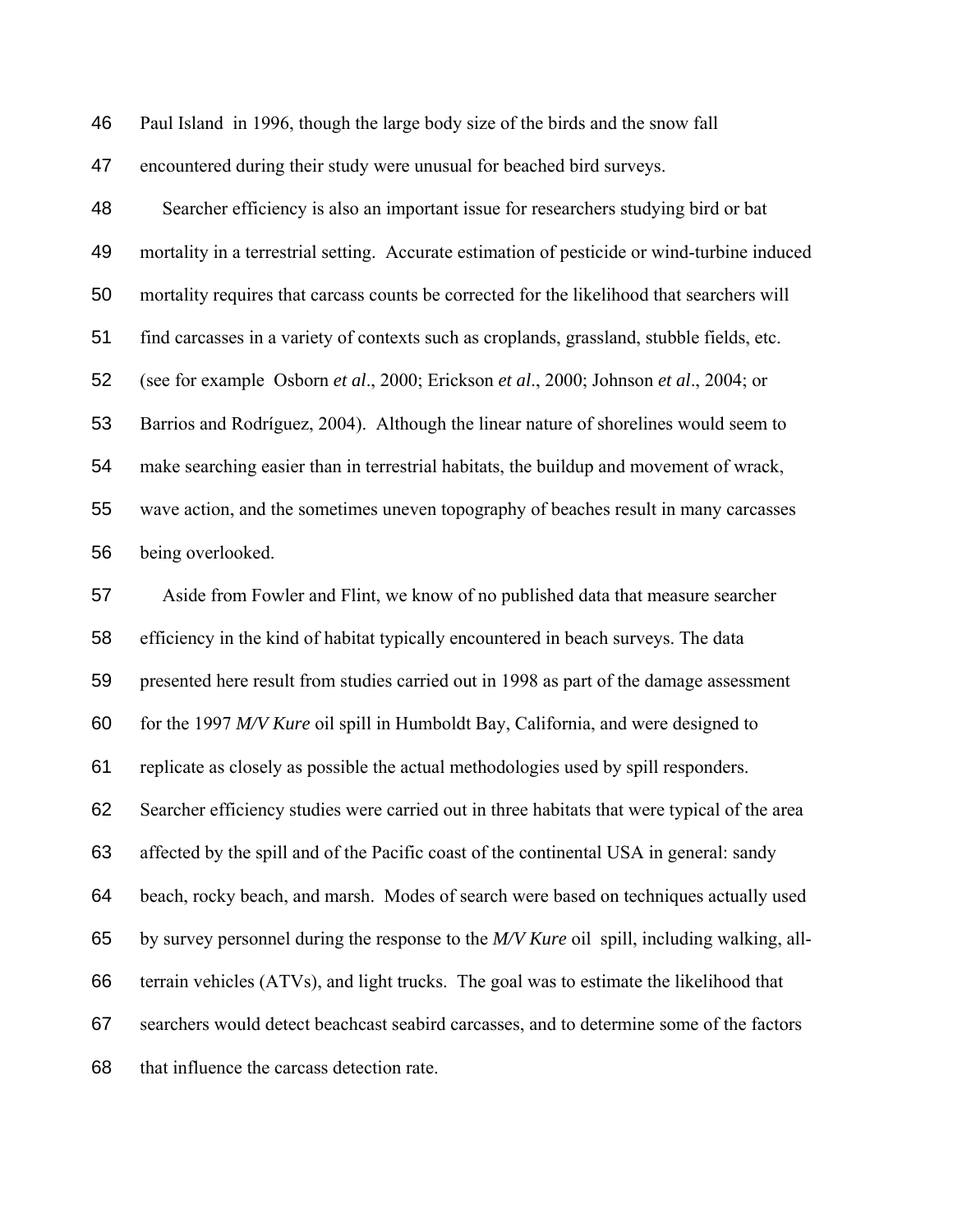| 69 |                                                                                               |
|----|-----------------------------------------------------------------------------------------------|
| 70 | <b>METHODS</b>                                                                                |
| 71 | <b>STUDY AREA</b>                                                                             |
| 72 | On November 5, 1997, the cargo ship M/V Kure struck a loading dock in Humboldt                |
| 73 | Bay, California, rupturing a fuel tank and spilling about 4,500 gallons of fuel oil into the  |
| 74 | bay. The resultant slick moved out of the bay on successive ebb tides and drifted             |
| 75 | northward, resulting in the deposition of oil and dead or injured birds along a 50 km         |
| 76 | stretch of coastline extending from the mouth of Humboldt Bay (40° 44.27' N, 124°             |
| 77 | 15.03' W) north beyond Trinidad Head (41° 8.77' N, 124° 8.47' W). Oil spill response          |
| 78 | personnel searched beaches both within the bay and along the outer coast, ultimately          |
| 79 | recovering 951 seabirds and waterfowl. As part of the subsequent National Resource            |
| 80 | Damage Assessment (NRDA) for the spill, it was estimated that a total of 2012 birds           |
| 81 | were actually killed in the incident (Carter, 2003).                                          |
| 82 | As part of the NRDA procedure, a study was undertaken in March, 1999 to estimate              |
| 83 | searcher efficiency for seabirds and waterfowl in the types of habitat affected by the spill: |
| 84 | outer coast sandy beach, outer coast rocky beach, and bay interior marsh. The sandy           |
| 85 | beach study site extended for 4 km from Mad River to Little River north of the Humboldt       |
| 86 | Bay entrance, the rocky beach study site was located on a 350 m stretch of Luffenholtz        |
| 87 | Beach near the town of Trinidad, and the marsh study site was located on a 7 hectare plot     |
| 88 | on Indian Island in central Humboldt Bay.                                                     |
| 89 |                                                                                               |
| 90 |                                                                                               |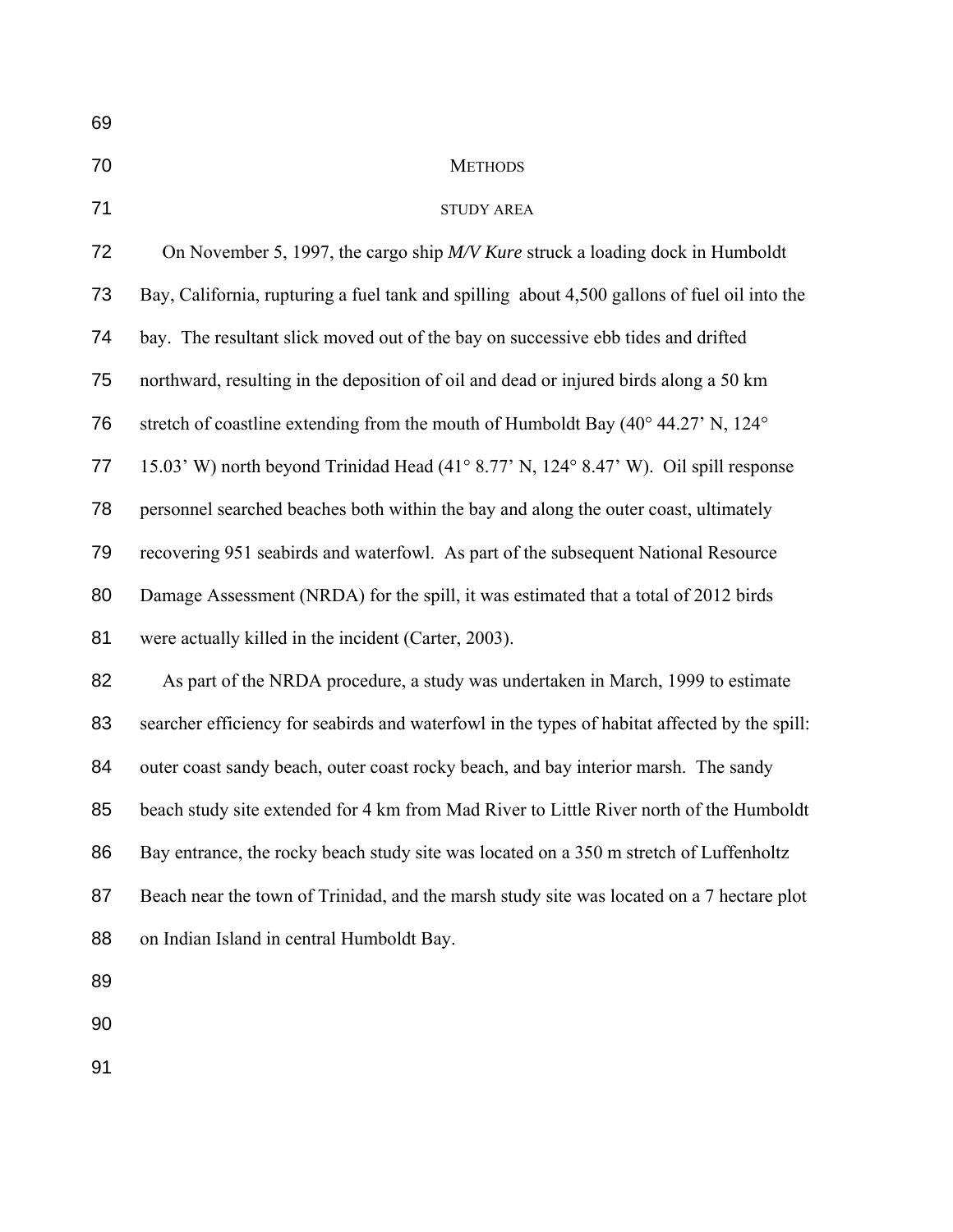| 92  | <b>BIRDS</b>                                                                               |  |  |  |  |
|-----|--------------------------------------------------------------------------------------------|--|--|--|--|
| 93  | Carcasses were obtained from the California Department of Fish and Game and the            |  |  |  |  |
| 94  | Burke Museum, University of Washington, and consisted primarily of Common Murres,          |  |  |  |  |
| 95  | gulls, grebes, ducks, and cormorants (Table 1). To determine searcher efficiency relative  |  |  |  |  |
| 96  | to smaller birds (which are rare in most collections of beach cast birds), we used Brown-  |  |  |  |  |
| 97  | headed Cowbirds which ranged in size from about 15.2-20.3 cm in length. Cowbirds           |  |  |  |  |
| 98  | have relatively dark ventral coloration matching their dorsal coloration, whereas most     |  |  |  |  |
| 99  | small seabirds and shorebirds are lighter colored on their undersides. To make these       |  |  |  |  |
| 100 | specimens more comparable to small birds affected by the spill, we sprayed the             |  |  |  |  |
| 101 | undersides of these birds with a light coat of white paint.                                |  |  |  |  |
| 102 |                                                                                            |  |  |  |  |
| 103 | <b>STUDY AREAS</b>                                                                         |  |  |  |  |
| 104 | In all three habitats, the general methodology was to place carcasses at randomly          |  |  |  |  |
| 105 | selected locations, simulating the process of deposition that would occur naturally. These |  |  |  |  |
| 106 | habitats were then searched by experienced spill response personnel using the same         |  |  |  |  |
| 107 | techniques that were used during the M/V Kure oil spill response, recording the positions  |  |  |  |  |
| 108 | and status of each carcasses that they found. Depending on terrain, searches were carried  |  |  |  |  |
| 109 | out on foot, from ATV's, or from light pickup trucks. Because search techniques varied     |  |  |  |  |
| 110 | somewhat among the three habitats, experimental techniques also varied as described        |  |  |  |  |
| 111 | below.                                                                                     |  |  |  |  |
| 112 | Sandy Beach.-- The sandy beach study area varied in width, from about 10 m to 100m.        |  |  |  |  |
| 113 | The area behind the beach was generally either marsh grass, particularly near river        |  |  |  |  |
| 114 | outlets, or low sandy bluffs. Placement of carcasses and search trials took place on       |  |  |  |  |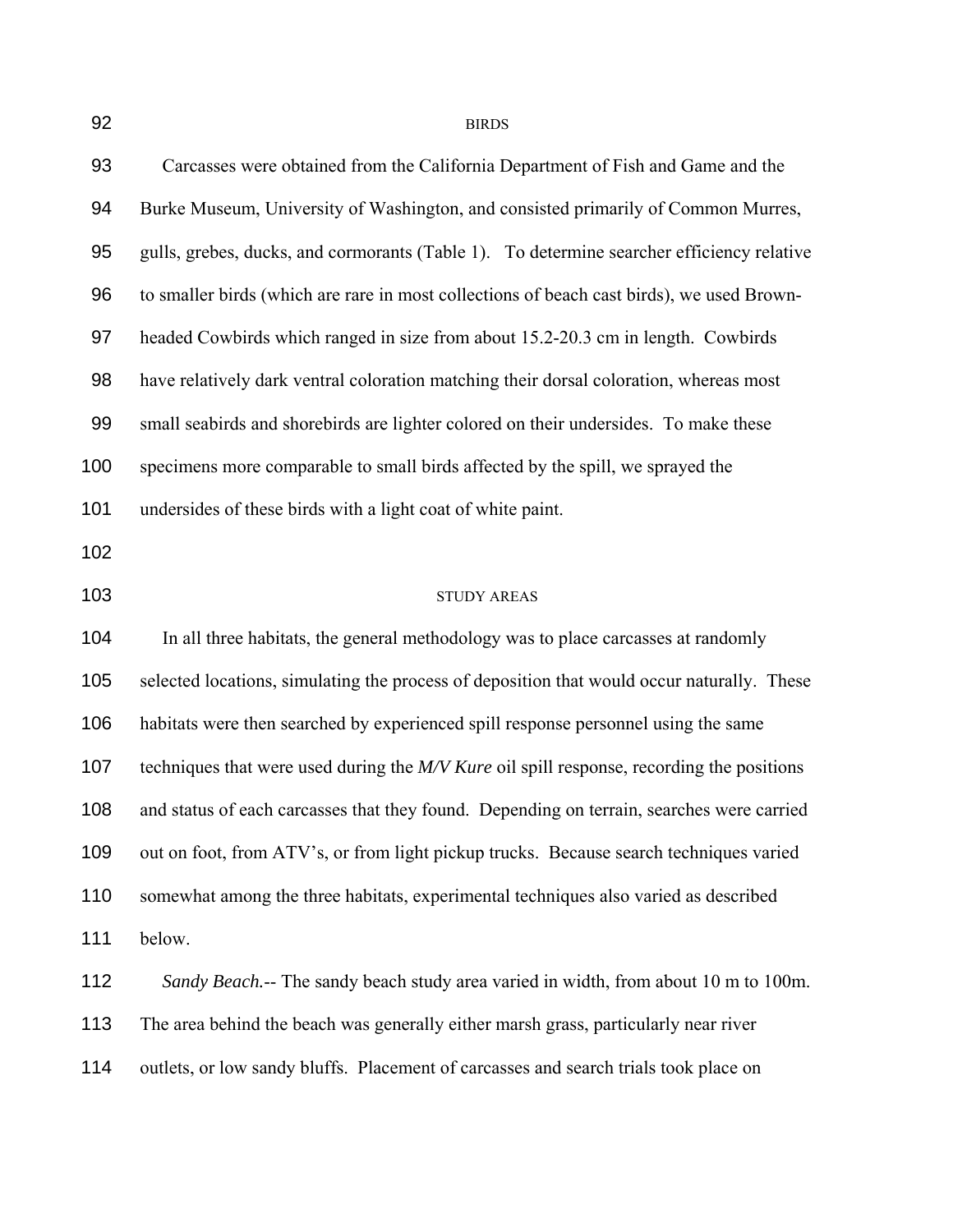March 1-2, 1999. Distances between adjacent carcasses were based on a uniform random variate ranging from 0 to 200 meters, with an average distance of 100 meters between 117 carcasses. If the randomized position fell on an unusable stretch of shoreline such as a 118 creek mouth, the carcass was placed in the first position possible. Once the position along the beach was determined, carcasses were randomly placed between the waterline and the upper wrack line. Latitude / longitude positions were recorded using a GPS, and the placement was also marked using flagging that was not visible from the beach, but could be seen from the back of the dunes behind the beach face. The entire length of beach was about 4 km (40 birds at 100 m average spacing).

A total of 19 cowbirds carcasses were placed out on March 1, 1999. During the subsequent trials, searchers found many of the other waterbird carcasses, but failed to locate any of the cowbird carcasses. On the second day of this study, the ventral side of the cowbirds, originally a dark brown color, was painted white to make them more 128 similar in appearance to small seabirds such as Marbled Murrelets and Cassin's Auklets. All data presented in this paper are based on these modified carcasses. A flip of a coin was used to determine whether a large-bodied or small-bodied carcass was to be placed at each position.

Carcasses were set in position on foot prior to high tide. At each site where a carcass was to be placed, the beach was visually divided into four quadrants above the high tide line and the quadrant chosen by two flips of a coin. The carcass was then randomly placed within the appropriate quadrant. Whenever possible, personnel engaged in carcass placement moved between the ascending tide and the wrack line so that the rising tide would obscure footprints. Although some footprints inevitably remained along the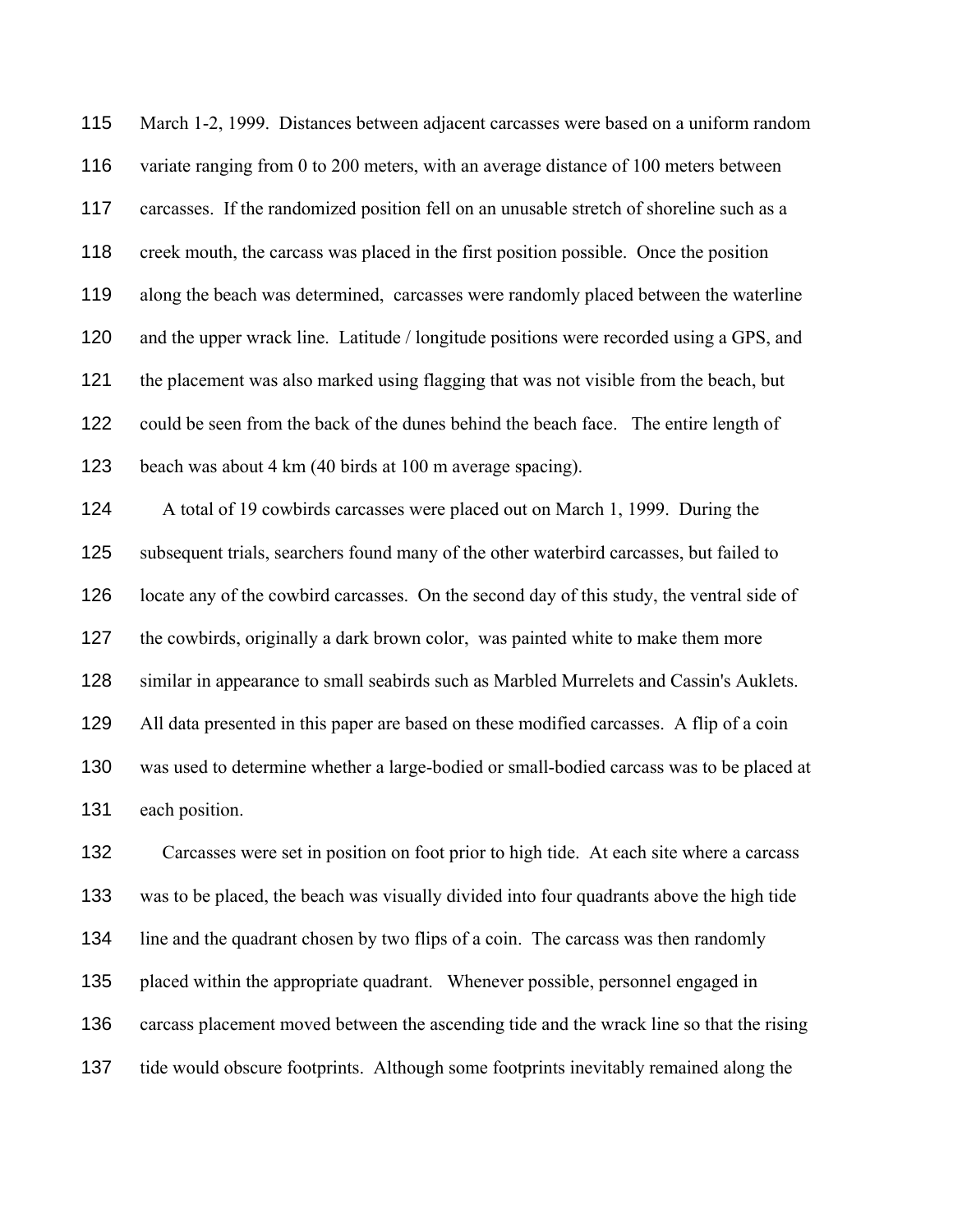beach, the study area already had a high density of footprints and it is unlikely that these provided additional cues to the searchers. At half hour intervals following high tide, searchers who were unfamiliar with the placement of the carcasses proceeded along the beach. Four searchers rode on ATVs, and four rode as passengers in a light pickup truck. To avoid cues from the tracks of vehicles in the sand, pickup truck drivers and ATV operators were instructed not to drive directly up to carcasses or to leave their vehicles and walk over to carcasses, but rather to verify their identification using binoculars. Details of sample sizes and number of searchers are provided in Tables 2 and 3. During an oil spill response, searchers have limited time to survey any stretch of coastline. During the *M/V Kure* response, the records of searchers in vehicles showed that they examined about 4 km of beach in one hour. Searchers were therefore allowed one hour to examine the area where carcasses had been placed: carcasses found after one hour were not used in the calculation of search efficiency. After the last search on a given day was completed, carcasses were retrieved by the personnel who originally placed them. Carcasses that they were unable to relocate are not used in the calculation of search efficiency, since they may have rewashed or been removed by scavengers before searchers could find them.

*Rocky Beach.-*- Rocky beaches along this section of coast tend to be steep, difficult to access, and relatively short in length: the length of Luffenholtz beach varied between about 250 m and 350 m depending on the state of the tide. The rocky beach study site varied from about 10m to 25 m in width, and was about 20% sand and 80% cobble and small boulders. Distances between adjacent carcasses were based on a uniform random variate ranging from 0 to 100 meters, with an average distance of 50 meters between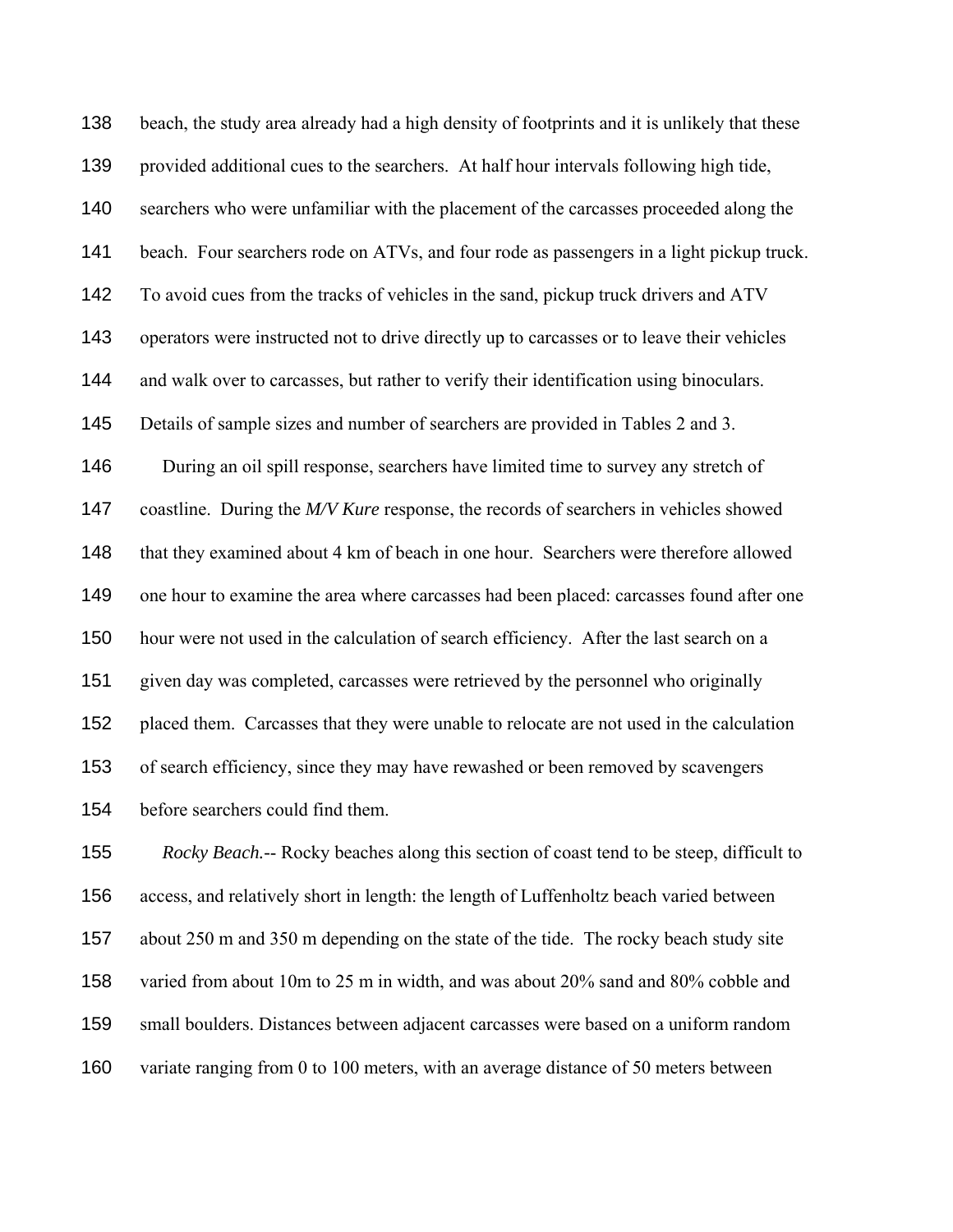carcasses. Since beach length varied, the number of birds placed out in a given trial was determined by the length of beach available at the time. The size class of the carcass placed at each location was determined by the flip of a coin. Since foot searchers on rocky beaches moved at a rate of about 1 to 1.5 km/hr during the actual spill response, searchers were allowed 15 minutes to complete each trial. Details of sample sizes and number of searchers are provided in Tables 2 and 3.

*Marsh.--* Access to the marsh study area on Indian Island was by airboat, but carcass placement and search trials were carried out on foot. This area was above the high tide line, but was periodically inundated and criss-crossed with tidal channels 1-2 m in width. A set of two-dimensional uniform random coordinates were used to place the carcasses within the study area. Large or small-bodied carcasses were randomly placed at each randomized coordinate located using a GPS. Carcasses were left in position over the night of March 4-5 since earlier studies on carcass removal rates indicated that carcass persistence was high in this area. (Ford *et al*., 2002). Details of sample sizes and number of searchers are provided in Tables 2 and 3. Searchers in the marsh worked in pairs as during the response to the M/V Kure oil spill. Each team was given 2 hours to search the study area, consistent with the amount

of time that searchers spent in marsh areas during the response. One pair searched before

high tide and the other pair after high tide on each day of the study. Each individual

searcher participated only once in these trials. After locating a carcass, searchers noted

its position using GPS and whether or not it had been scavenged.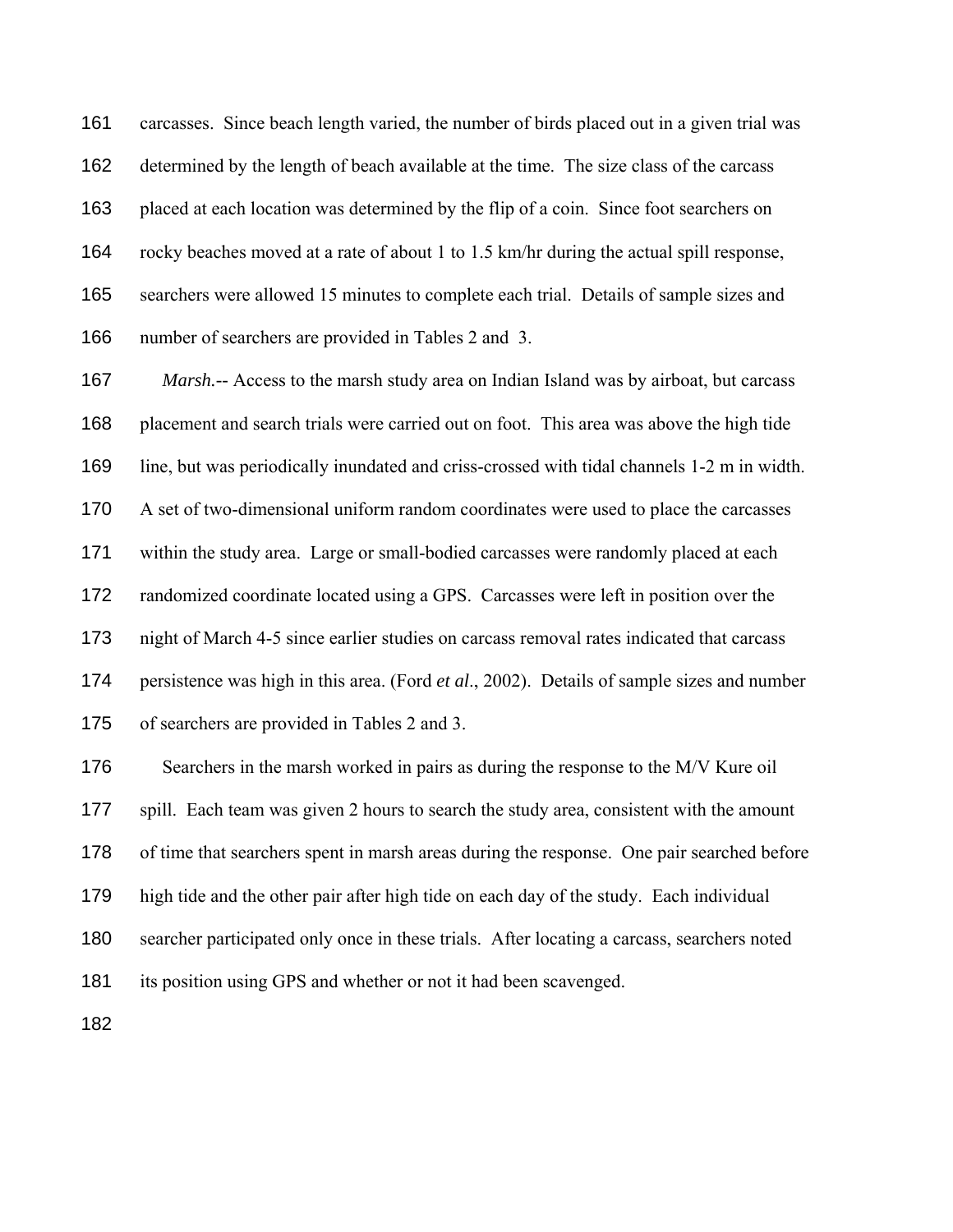183 RESULTS

For this analysis, the searcher efficiency rate was defined as the probability that a searcher would locate a carcass that was present within the designated study area within the allotted time frame. Thus, if a searcher found 15 out of 20 carcasses, the estimated searcher efficiency rate would be 0.75 or 75%. Only carcasses that were still present after all trials were completed were used in the analysis. Searcher efficiency rates for all combinations of habitat, search methods, and carcass sizes are given in Table 2. Searcher efficiencies ranged from 12.5% for small dark birds on a sandy beach to 55.3% for large birds on a rocky beach. In all cases, searcher efficiency was lower for small birds than for large birds. Searcher efficiency was highest on the rocky beach and similar in the marsh and sandy beach habitats. On sandy beaches, the type of vehicle used by searchers, pickup trucks or ATVs, had little effect on their efficiency. Results of the Cochran's Q test are shown in Table 3. In 8 sets of replicated searches, there were no significant differences among searchers or among search teams. We therefore cannot reject the hypothesis that different individuals or search teams have the same efficiency rate. While it is likely that there minor differences between individual searchers, the lack of a significant difference in all 8 sets of trials suggests that the variation was not a major factor influencing estimates of searcher efficiency. Searchers riding on ATVs were somewhat more effective than searchers riding in

pickup trucks, respectively locating 33 of 98 carcasses compared to 27 of 98 carcasses.

Based on the two-tailed binomial probability test, the likelihood of this degree of

difference occurring randomly if the two rates are in fact equal is not significant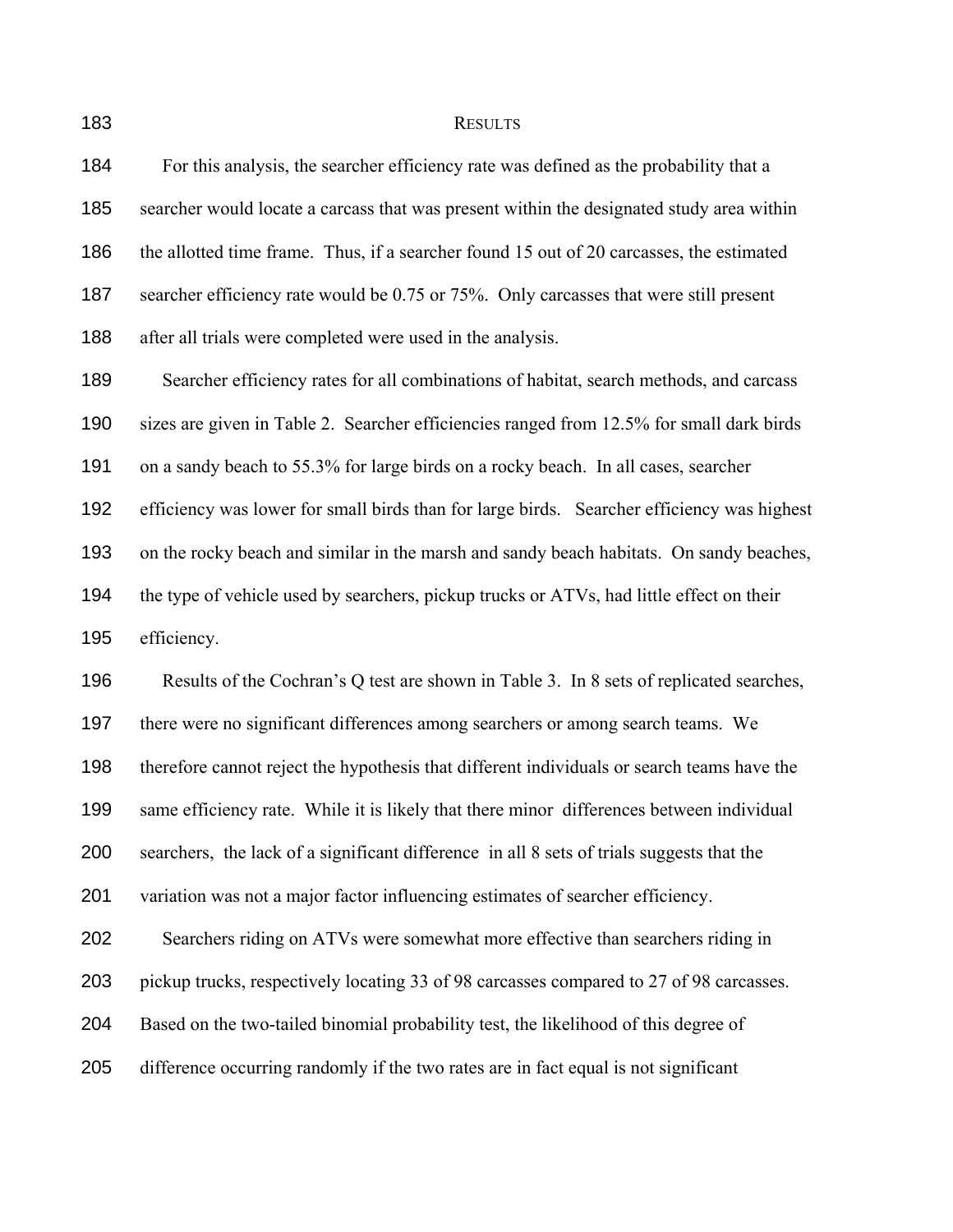206  $(P=0.167)$ , and the hypothesis that the two search modes are equally efficient cannot be rejected.

We tested the hypothesis that all carcasses have the same probability of being found (as compared to some carcasses being very easy to find and others being very difficult) by simulating the situation where each searcher/carcass interaction was an independent random event in which all carcasses had equal likelihood of being found. We compared the observed number of carcasses that were found or missed by all searchers to the probability that this would have happened if all the carcasses were equally likely to be found each time a searcher passed them (Table 4). For large birds in all three habitats, it was much more likely that a bird would be found by all searchers or by no searchers than would have been the case if all birds were equally difficult to find, indicating that the carcasses of large birds varied in regard to the likelihood that they would be found. This was not true for small birds which did not show a significantly higher incidence of birds 219 that were found by all searchers or that were missed by all searchers. Habitat and body size are factors that potentially affect searcher efficiency, and these two factors may interact in ways that cannot be accounted for by either factor alone. We used a multivariate approach for examining whether carcass size and habitat affect the likelihood that a carcass will be found. Classical multiple regression models are not appropriate in this case since the frequency with which the carcasses were found is

strictly bounded between 0 and 4, and the residuals therefore do not have an expectation

- of zero and constant variance.The ordered logit regression model for ordered categorical
- dependent variables is designed for such instances (Davidson and MacKinnon, 1993).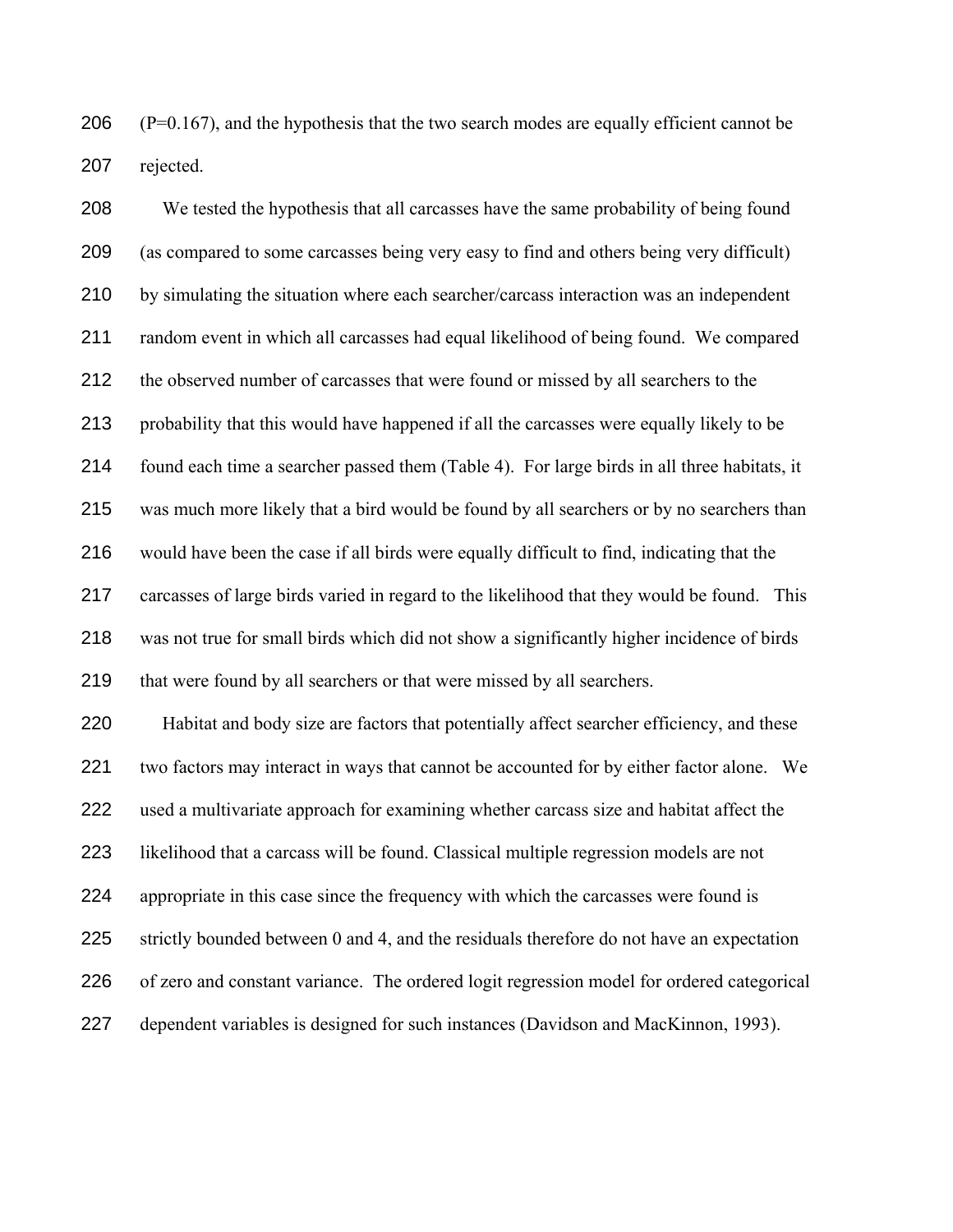Table 5 presents the results of an ordered logit analysis using carcass size as a 229 "dummy" variable which takes on the value of 1 for large birds and 0 for small birds. To examine differences between habitat types, we estimated the model three times, each time including two habitat dummy variables and suppressing the third. Coefficients on the habitat variables are interpreted as the difference in effect between the "included" habitat type and the suppressed habitat type. The coefficient of the carcass size variable is exactly the same for all three models, as is the overall model fit. The model fit is good, producing a 42% reduction in the sum of square prediction errors when compared to the naïve model in which all observations are placed in the modal category of zero birds found. The results of the ordered logit regression (Table 5) indicate a highly significant 239 positive relationship between carcass size and searcher efficiency ( $P < 0.001$ ), with the larger birds being found more often. The habitat variables were less successful at explaining variation in the number of times that a carcass was found. Of the three contrasts, Sandy Beach x Rocky Beach, Sandy Beach x Marsh, and Rocky Beach x Marsh, only the comparison between Sandy Beach and Marsh was statistically 244 significant. The level of significance of this comparison was marginal  $(P < 0.10)$ , with a positive sign indicating that birds are more likely to be found in the Marsh habitat compared to the Sandy Beach habitat. DISCUSSION Factors potentially influencing searcher efficiency include variation among observers,

method of transport, habitat type, bird coloration, and bird size. Our results suggest that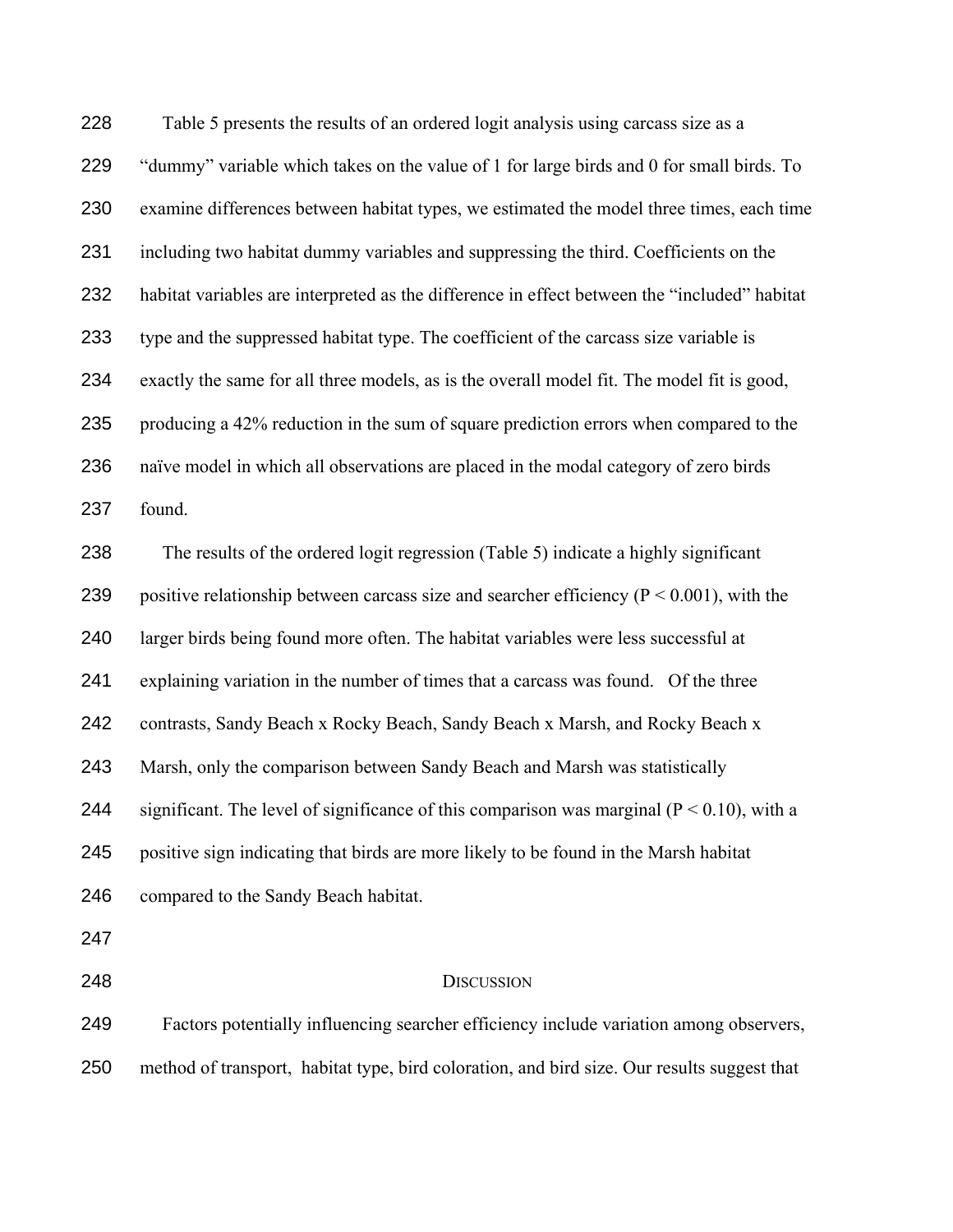differences among searchers was not a major source of variation, nor was the mode of motorized transport (ATV or pickup), at least on sandy beaches. Hampton and Zafonte (2005), however, found that foot searchers recovered more birds per mile than did motorized searchers, and our estimates of searcher efficiency should not necessarily be considered representative of foot searches on sandy beaches.

The structure of the three study habitats, sandy beach, rocky beach, and marsh,

differed in ways other than the substrate. Sandy beaches tended to be wider, lighter in

color, and contain larger quantities of wrack than rocky beaches. The marsh study area,

by comparison, was covered by ankle or knee high vegetation, and the muddy substrate

made walking difficult. Given these differences, we found it surprising that searcher

efficiencies in the different habitats were as similar as we found. For large birds,

searcher efficiency ranged from 40.9% on sandy beaches (pickup truck) to 55.3% on a

rocky beach, and for small birds from 12.5% to 27.9% in the same habitats. Based on our

pair-wise comparisons, differences between habitats were not significant except for sandy

265 beach and marsh which were marginally significant  $(P = 0.10$ , two tailed).

The weak statistical relationship between habitat and searcher efficiency that we found

differs from the results of Fowler and Flint (1997) who found a highly significant

difference between rocky and sandy beaches. In their study, King Eider carcasses

deposited on rocky beaches were less likely to be found than carcasses deposited on

sandy beaches. This may have resulted in part from snow fall that occurred on three days

of their study, making it much more difficult for searchers to locate snow covered

carcasses among snow covered rocks than along relatively flat sandy beaches.

Researchers working on the effects of wind turbines on birds in inland settings have also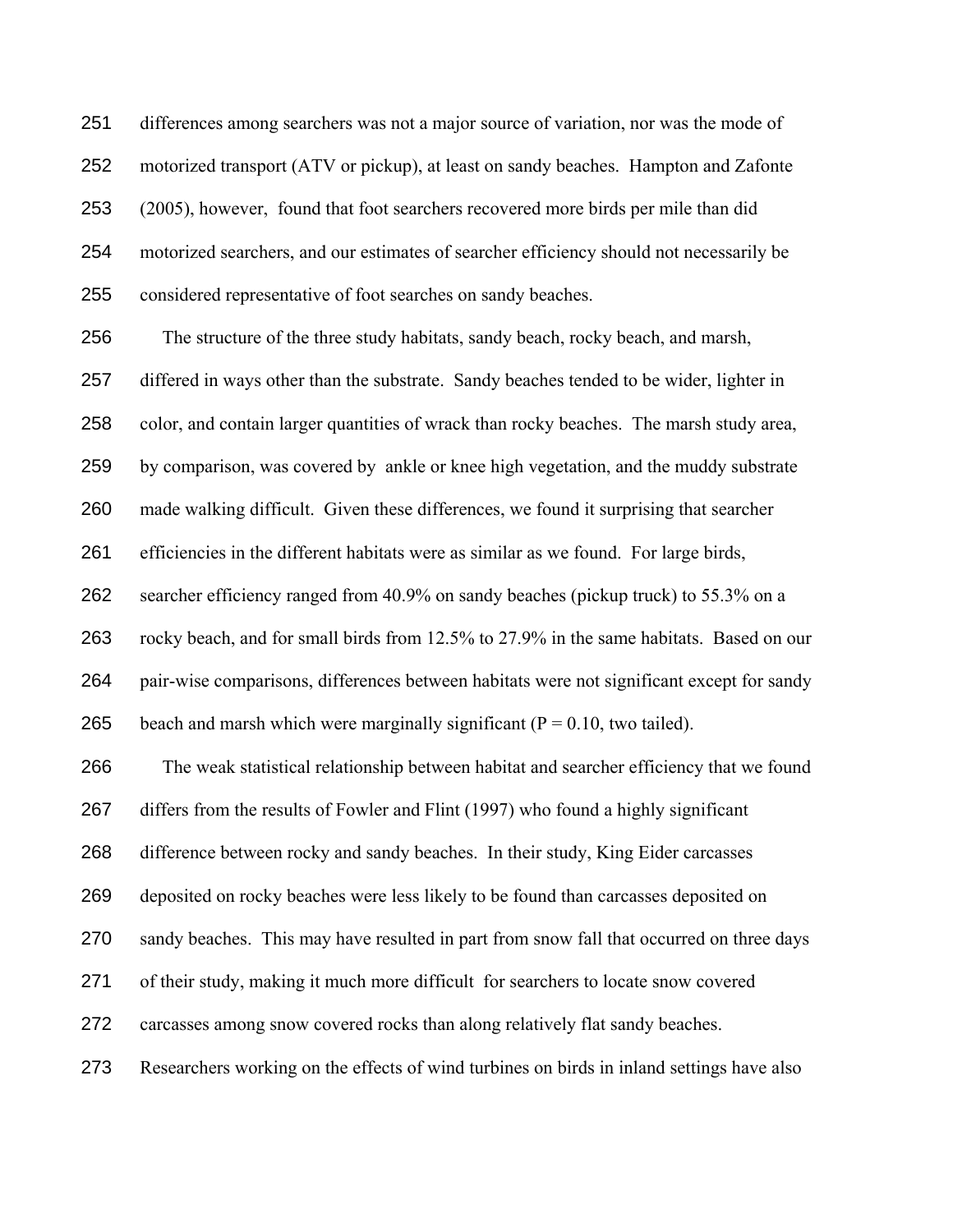found evidence for variation in searcher efficiency among different habitats. Erickson *et al*. (2000) found a difference between searcher efficiency in grassland (57%) and wheat stubble (76%), and Osborn *et al*. (2000) found differences between searcher efficiency in cropland (82%) and grassland (63%), though neither of these differences were statistically significant. Johnson *et al*. (2004) studied searcher efficiency for bat carcasses on gravel pads and vegetated fields and estimated efficiencies of 20% and 77% respectively, a highly significant difference.

We found that bird size had a highly significant relationship with searcher efficiency, and that this effect that was apparent in all habitats. The importance of body size has previously been noted by Osborn *et al*. (2000) who found searcher efficiency rates for 284 small and large size classes of birds of  $67\%$  and  $92\%$  respectively ( $p=0.025$ ), and by Erickson *et al*. (2000) who found values of 50% and 88% respectively (p<0.001). In our study, body size may have interacted with coloration in determining searcher efficiency. Large bird carcasses were predominately dark-backed species with white undersides such as the Common Murre, but included nearly as many light colored species (mostly gulls), and some all dark species (cormorants). Our cowbird sample was colored in a manner comparable to bi-colored species such as Common Murres, Marbled Murrelets, Cassin's Auklets, and Dunlin. Among large birds in the sandy beach habitat, bi-colored 292 alcid species were found less often  $(22 / 64 = 34.4\%)$  than light colored gull species  $(33 / 64)$  $64 = 51.6\%$ , indicating a marginally significant difference between the two color 294 patterns ( $\chi^2$  = 3.708, P=0.054). The presence of dark colored birds in the large bird category would tend to increase the estimate of searcher efficiency for this grouping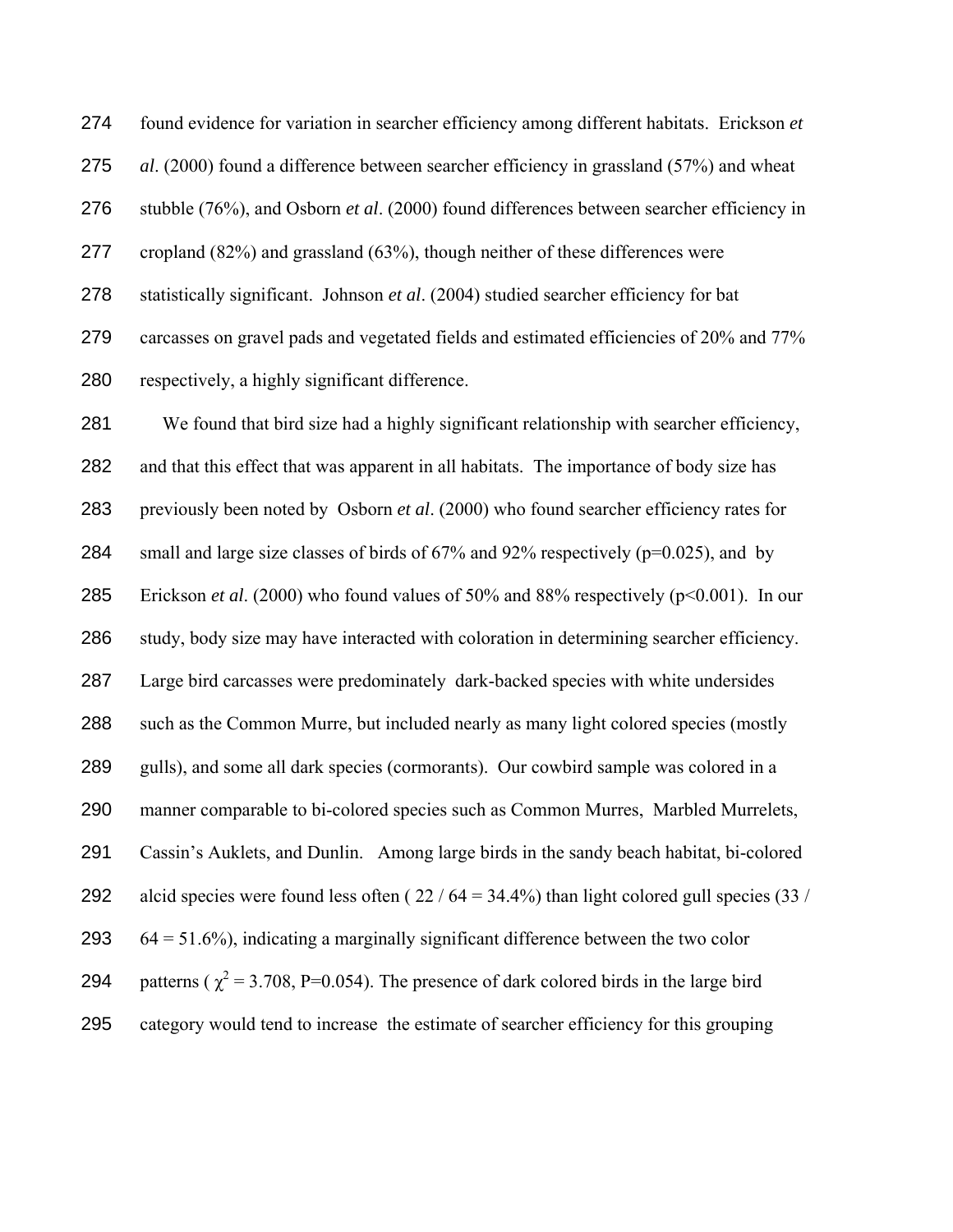indicating since the difference in search efficiency between large and small birds is related to coloration as well as to size.

Searcher efficiency for small birds on sandy beaches was lower than any published value that we have encountered. Small seabirds and shorebirds are numerous in the northern Pacific and other regions, including very common species such Cassin's Auklet, Rhinoceros Auklets, sandpipers, and phalaropes, as well as endangered species such as the Marbled Murrelet. Since sandy beaches are a very common shoreline, counts of small beached birds may often be biased by a factor of 8:1. Such undercounting would affect both beached bird monitoring surveys and oil spill response efforts. For large birds, there was a significant tendency for carcasses to be found on every search or to be missed on every search, indicating that the likelihood that a carcass would be found varied among carcasses: some carcasses were very easy to find, and some were very difficult. This variation probably resulted from differences in the color and orientation of the carcasses as well as variation in beach structure, beach color, and wrack volume in the vicinity. Overall, a large proportion of both large and small birds (33.3%) were never found by any searcher even in four trials. Individual variation in the probability that a carcass will be found (i.e. "recaptured") means that mark recapture models such as the Cormack-Jolly-Seber estimator (Pollock *et al*., 1990) may yield biased results when applied to the recovery of beached birds. These models assume that all individuals are equally likely to be enumerated and that the population does not include a substantial number of individuals that are impossible to find. Mark recapture models are a promising technique for estimating the total number of carcasses present in a given area after an oil spill (Fowler and Flint, 1997), but the effect of the violation of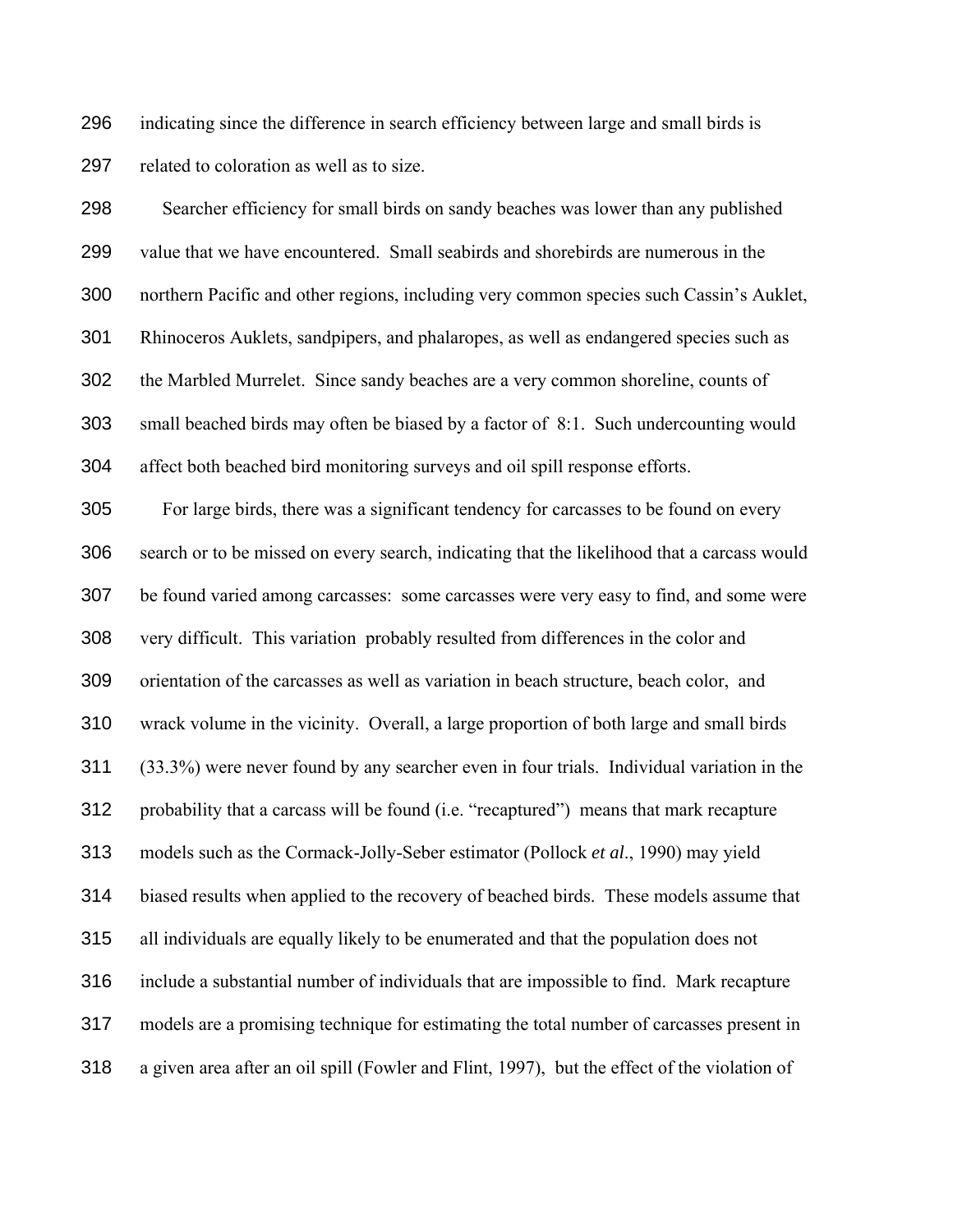the assumption that all carcasses are equally likely to be found should be checked when these models are used.

Variation in the probability of locating a carcass also makes it more difficult to extrapolate searcher efficiency rates measured for individual searchers to teams composed of multiple searchers, or to take into account multiple searches of the same beach. Suppose, for example, that there were two birds on the beach, each with a 50% chance of being found by a single searcher. Then the probability that one of the carcasses 326 will be found by at least one of the two searchers is  $1 - 0.5^2 = 0.75$ . If, on the other hand, one carcass had a 100.0% chance of being found, and the other had a 0.0% chance of being found, the average probability of locating a carcass would still be 50%. But only one of the two carcasses would ever be enumerated no matter how many search trials took place, and a mark recapture analysis would yield an estimate of 100% searcher efficiency.

Searcher efficiency is a significant factor determining the number of birds killed at sea by an oil spill or by natural causes. The most important correlates of the searcher efficiency rate are carcass size and coloration. When comparing the recovery rates of species that vary in size or coloration, efforts should be made to compensate for this variability. Searcher efficiency is also a critical factor if researchers attempt to estimate total mortality based on the recoveries of beached birds.

## LITERATURE CITED

BARRIOS, L. AND A. RODRÍGUEZ. 2004. Behavioral and environmental correlates of

soaring-bird mortality at on-shore wind turbines. *Journal of Applied Ecology,* **41**:72-81.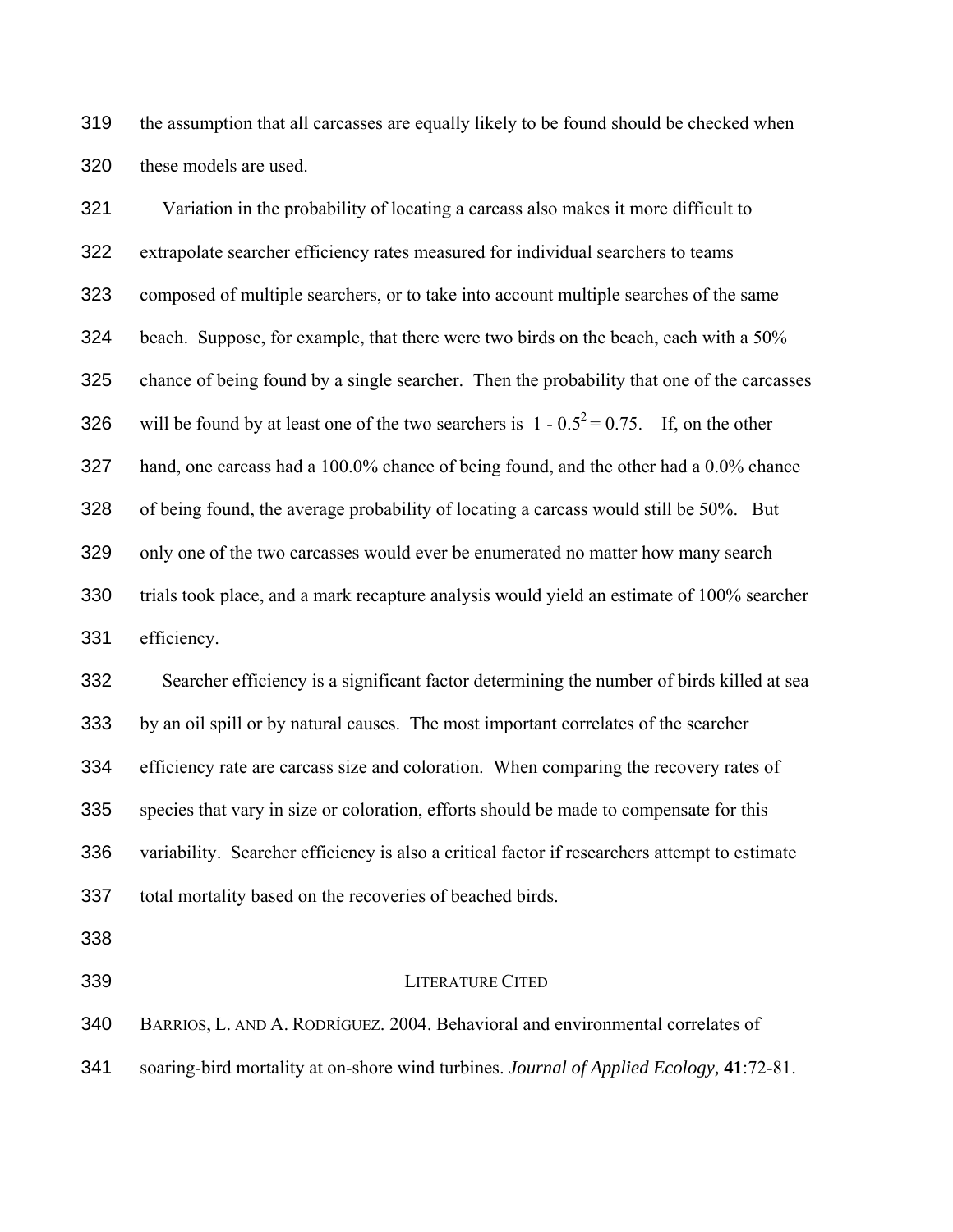| 343 | CAMPHUYSEN, C.J. AND M. HUEBECK. 2001. Marine oil pollution and beached bird            |  |  |  |  |  |
|-----|-----------------------------------------------------------------------------------------|--|--|--|--|--|
| 344 | surveys: the development of a sensitive monitoring instrument. Environmental Pollution, |  |  |  |  |  |
| 345 | 112:443-461.                                                                            |  |  |  |  |  |
| 346 |                                                                                         |  |  |  |  |  |
| 347 | CARTER, H.R. 2003. Oil and California's seabirds: an overview. Marine Ornithology,      |  |  |  |  |  |
| 348 | $31:1-7.$                                                                               |  |  |  |  |  |
| 349 |                                                                                         |  |  |  |  |  |
| 350 | DAVIDSON, R. AND J.G. MACKINNON. 1993. Estimation and inference in econometrics.        |  |  |  |  |  |
| 351 | Oxford University Press, New York, N.Y. 137 p.                                          |  |  |  |  |  |
| 352 |                                                                                         |  |  |  |  |  |
| 353 | ERICKSON, W.P., G.D. JOHNSON, M.D. STRICKLAND, AND K. KRONNER. 2000. Avian and          |  |  |  |  |  |
| 354 | bat mortality associated with the Vansycle wind project, Umatilla County, Oregon.       |  |  |  |  |  |
| 355 | Prepared for the Umatilla County Department of Resource Services and Development,       |  |  |  |  |  |
| 356 | Pendleton, Oregon.                                                                      |  |  |  |  |  |
| 357 |                                                                                         |  |  |  |  |  |
| 358 | FORD, R. G., M. L. BONNELL, D. H. VAROUJEAN, G. W. PAGE, H. R. CARTER, B. E. SHARP,     |  |  |  |  |  |
| 359 | D. HEINEMANN, AND J. L. CASEY. 1996. Total direct mortality of seabirds from the Exxon  |  |  |  |  |  |
| 360 | Valdez oil spill. In S. D. Rice, R. B. Spies, D. A. Wolfe, and B. A. Wright (eds.).     |  |  |  |  |  |
| 361 | Proceedings of the Exxon Valdez Oil Spill Symposium. American Fisheries Society         |  |  |  |  |  |
| 362 | Symposium 18:684-711.                                                                   |  |  |  |  |  |
| 363 |                                                                                         |  |  |  |  |  |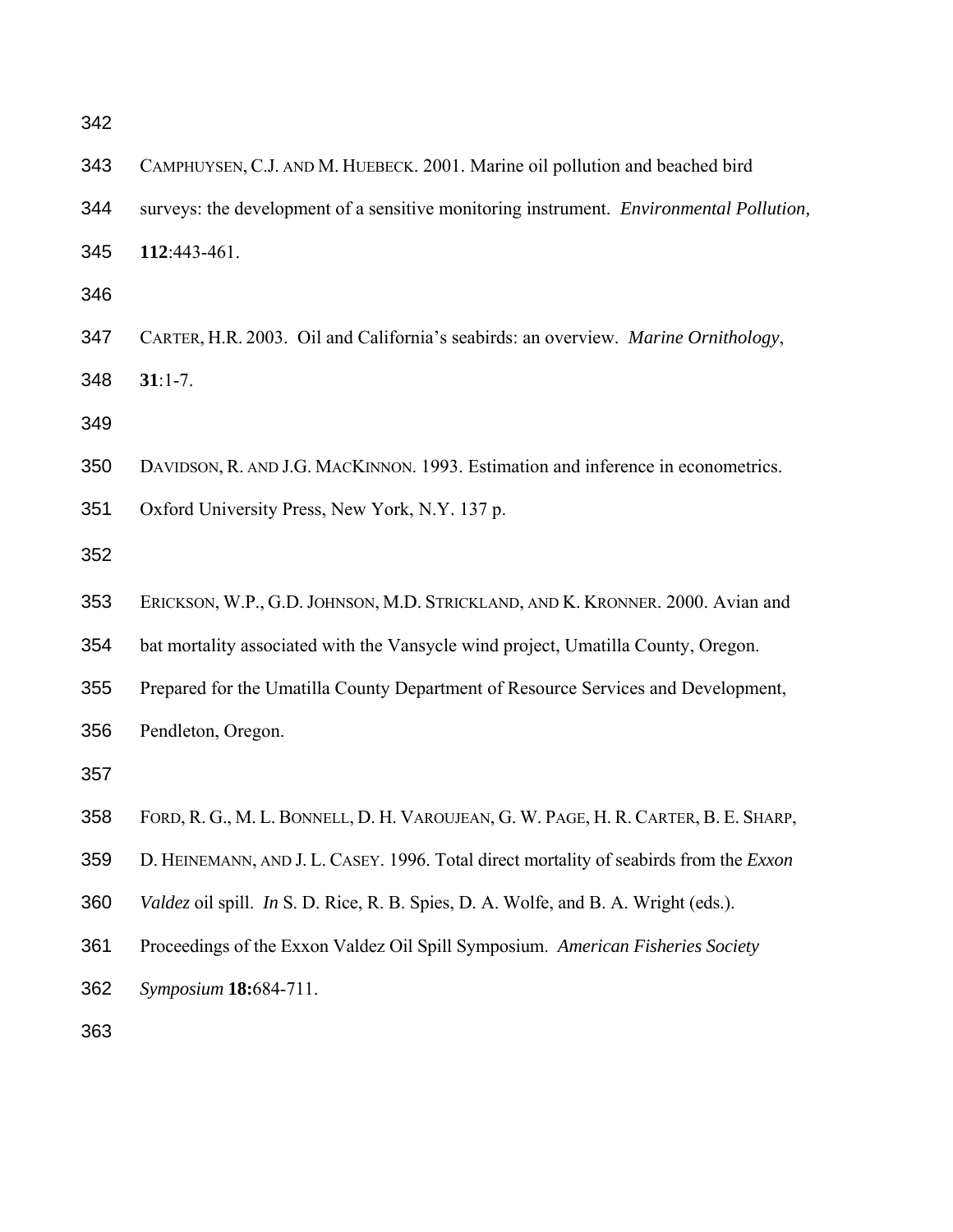| 364 | ----------, B.E. SHARP, J.L. CASEY AND G.K. HIMES BOOR. 2002. Estimates of the numbers                  |
|-----|---------------------------------------------------------------------------------------------------------|
| 365 | of birds oiled by the M/V Kure/Humboldt Bay oil spill of November 5, 1997. Final report                 |
| 366 | prepared for the California Department of Fish and Game, Office of Oil Spill Prevention                 |
| 367 | and Response. 40 p.                                                                                     |
| 368 |                                                                                                         |
| 369 | FOWLER, A.C. AND P.L. FLINT. 1997. Persistence rates and detection probabilities of oiled               |
| 370 | King Eider carcasses on St. Paul Island, Alaska. <i>Marine Pollution Bulletin</i> , <b>34</b> :522-526. |

- 
- HAMPTON, S. AND M. ZAFONTE. 2005. An analysis of factors influencing beached bird
- collection during the *Luckenbach* 2001-2002 oil spill. *Proceedings of the Pacific*

*Seabird Group and The Waterbird Society Annual Meeting.* Portland, OR.

- 
- JOHNSON, G.D., M.K. PERLIK, W.P. ERICKSON AND M.D. STRICKLAND. 2004. Bat activity,
- composition, and collision mortality at a large wind plant in Minnesota. *Wildlife Society*
- *Bulletin*, **32**: 278-1288.
- 
- MONNAT, J.Y. AND Y. GUERMEUR. 1979. *L'Amoco Cadiz* at les Oiseaux. Societe pour
- L'Etude et la protection de la Nature en Bretagne. Ministere de L'Environnement et du
- Cadre de Vie. Brest. 239 p.
- 
- OSBORN, R.G., K.F. HIGGINS, R.E. USGAARD, C.D. DIETER AND R.D. NEIGER. 2000. Bird
- mortality associated with wind turbines at the Buffalo Ridge Wind Resource Area,
- Minnesota. *American Midland Naturalist*, **143**: 41-52.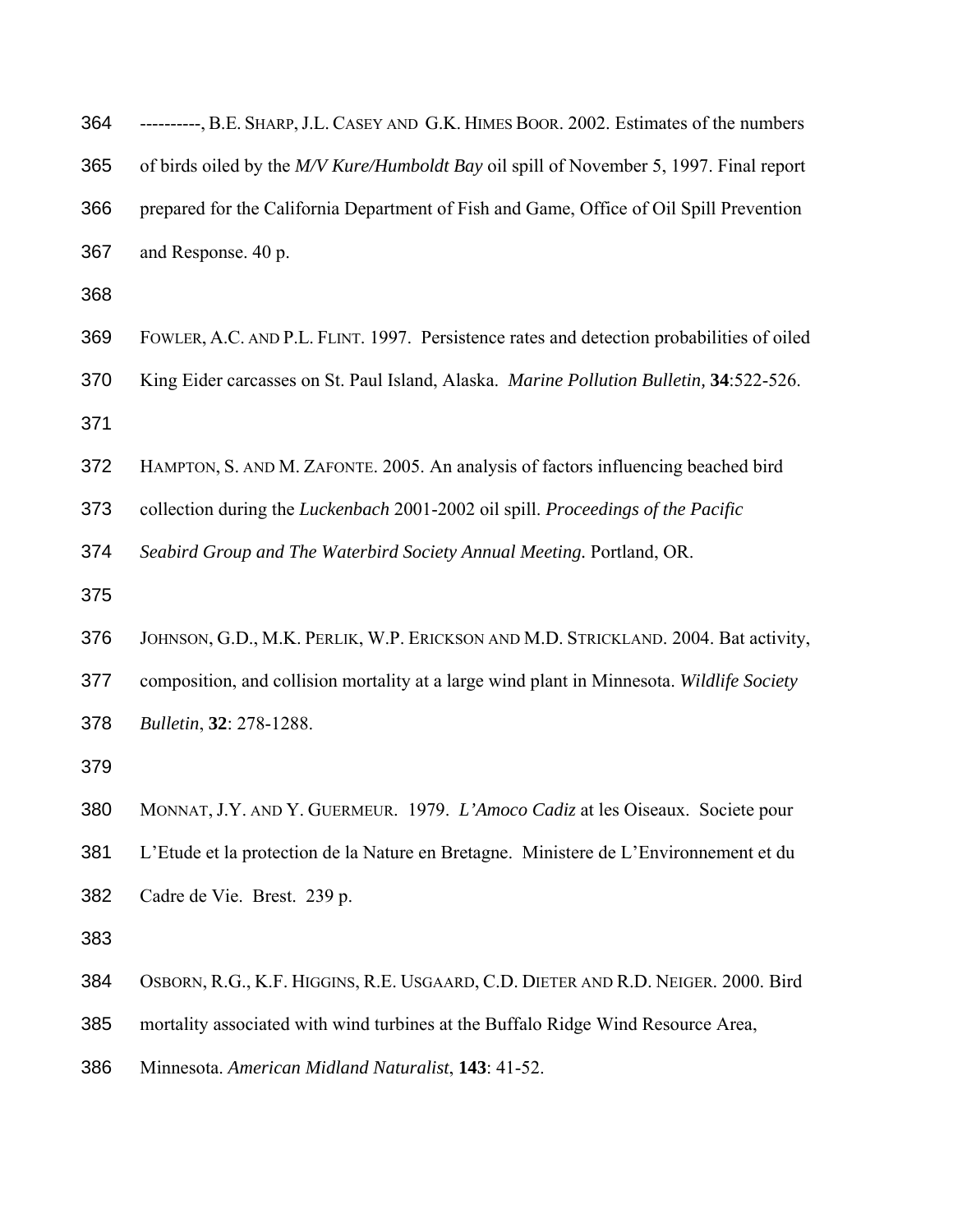- PIATT, J.F. AND R.G. FORD. 1996. How many seabirds were killed by the *Exxon Valdez* oil
- spill? *In* S. D. Rice, R. B. Spies, D. A. Wolfe, and B. A. Wright (eds.). Proceedings of the
- Exxon Valdez Oil Spill Symposium. *American Fisheries Society Symposium* **18**:712-719.
- 
- POLLOCK, K.H., J.D. NICHOLS, C. BROWNIE AND J.E. HINES. 1990. Statistical inference for capture-recapture experiments. *Wildlife Monographs* **107:**1-97.
- 
- SOKAL, R.R. AND F.J. ROHLF. 1969. Biometry: The principles and practice of statistics in
- biological research. San Francisco: Freeman, 776 p.
- 
-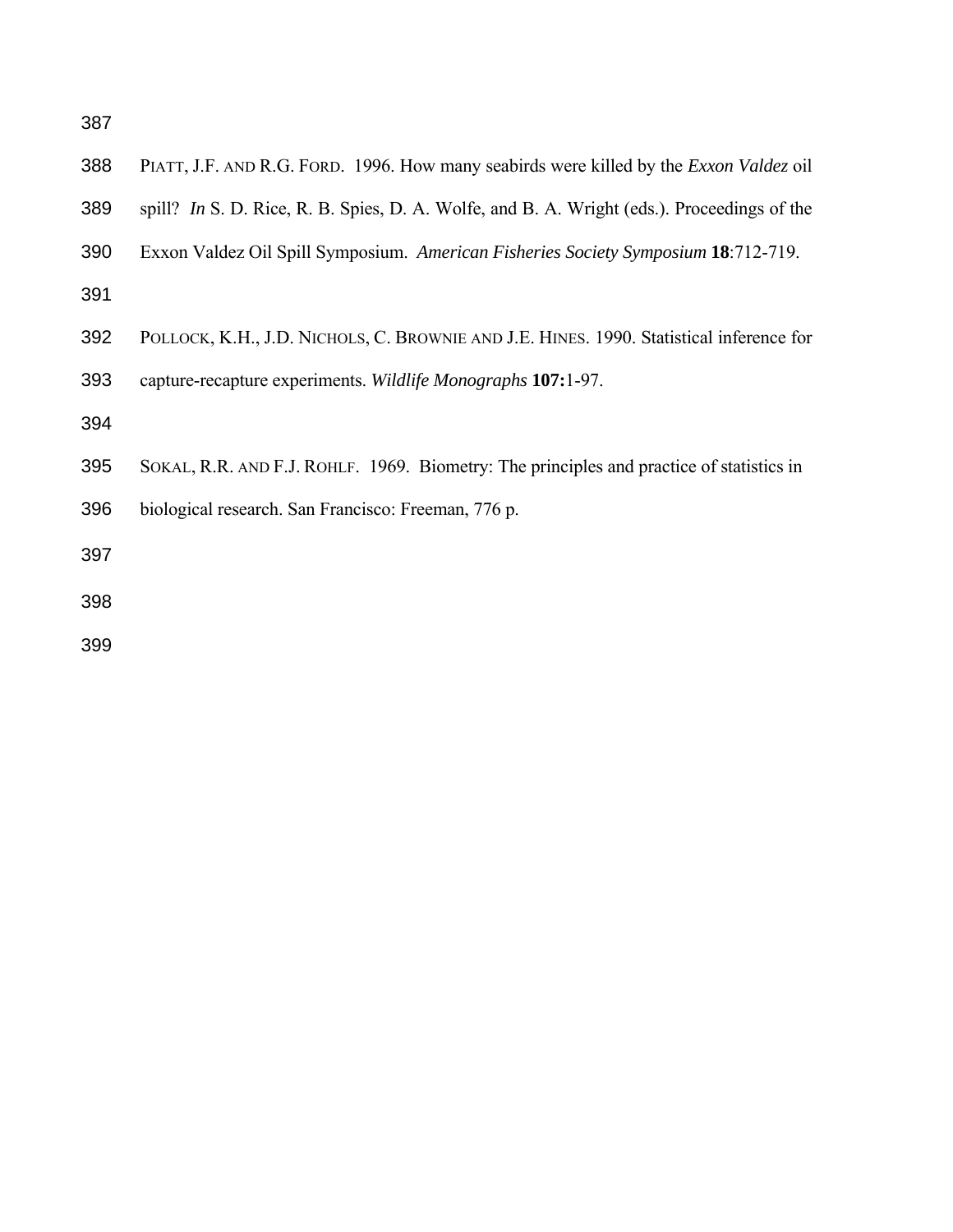400 Table 1. Species used in the bird carcass detection study.

401

| <b>Species Number</b> |                                                 |
|-----------------------|-------------------------------------------------|
| 24                    | <b>Common Murre</b>                             |
| 3                     | Herring Gull                                    |
| 2                     | Heermann's Gull                                 |
| 2                     | California Gull                                 |
| 1                     | Glaucous-winged Gull                            |
| 16                    | Gull spp.                                       |
| 1                     | Double-crested Cormorant                        |
| 3                     | Cormorant spp.                                  |
| 1                     | Pied-billed Grebe                               |
| 8                     | Grebe spp.                                      |
| 1                     | <b>Ruddy Duck</b>                               |
| 2                     | Mallard                                         |
| $\mathbf 2$           | Duck spp.                                       |
| 1                     | Goose spp.                                      |
| 1                     | Green Heron                                     |
| 1                     | <b>Great Egret</b>                              |
| 1                     | Least Sandpiper                                 |
| 56<br>126             | Brown-headed Cowbird<br><b>Total carcasses:</b> |
|                       |                                                 |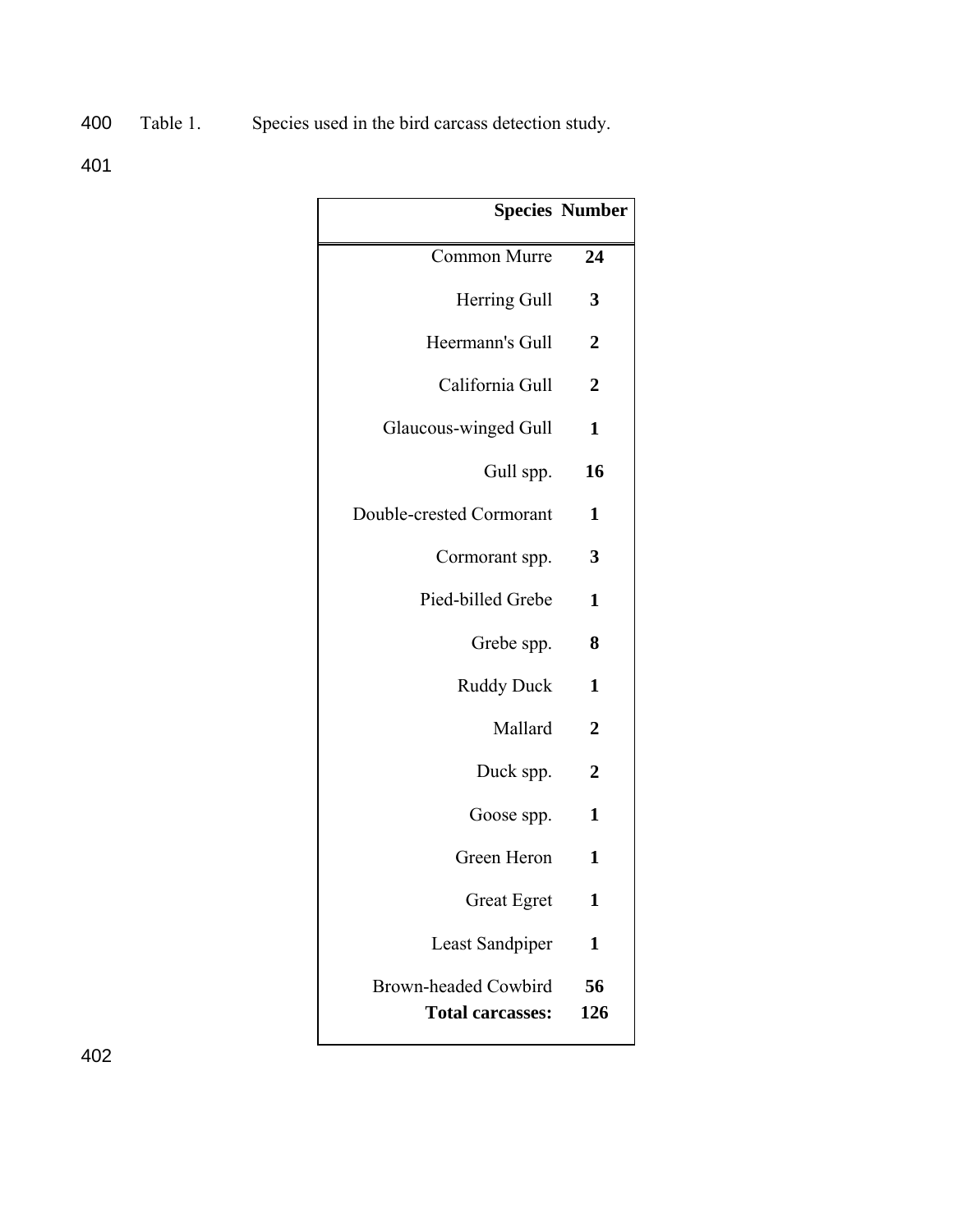403 Table 2. Search efficiency rates (expressed as percentage of total carcasses found) for

404 different habitats, search methods, and carcass sizes.

|                                   |             |                                                                                                                                                                        | <b>Small</b> Large |
|-----------------------------------|-------------|------------------------------------------------------------------------------------------------------------------------------------------------------------------------|--------------------|
| <b>Sandy Beach (ATV)</b>          |             |                                                                                                                                                                        | 12.5% 43.9%        |
|                                   | n           |                                                                                                                                                                        |                    |
| <b>Sandy Beach (Pickup Truck)</b> |             |                                                                                                                                                                        |                    |
|                                   | $\mathbf n$ |                                                                                                                                                                        |                    |
| <b>Rocky Beach (On Foot)</b>      |             |                                                                                                                                                                        |                    |
|                                   | $\mathbf n$ |                                                                                                                                                                        |                    |
| <b>Marsh (On Foot)</b>            |             |                                                                                                                                                                        |                    |
|                                   | n           | $\begin{bmatrix}\n12.5\% & 43.9\% \\ (32) & (66) \\ 3.1\% & 40.9\% \\ (32) & (66) \\ 27.9\% & 55.3\% \\ (43) & (38) \\ 24.0\% & 42.3\% \\ (96) & (104)\n\end{bmatrix}$ |                    |

405

406

407

408

409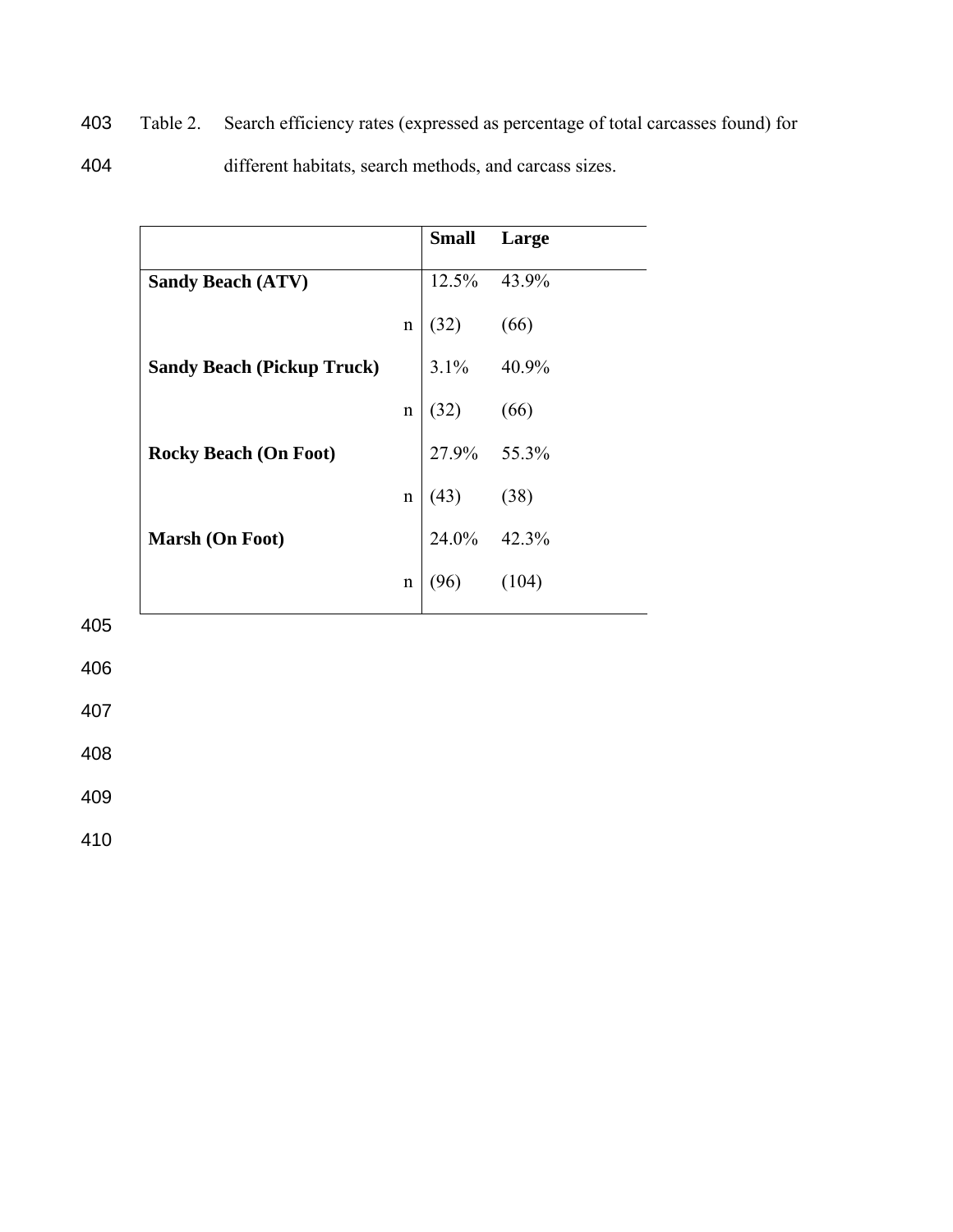|             | <b>Number of</b> |                  |         | # of         | Chi-square |                |                    |
|-------------|------------------|------------------|---------|--------------|------------|----------------|--------------------|
| <b>Date</b> | <b>Trials</b>    | <b>Transport</b> | Habitat | <b>Birds</b> | adjusted   | df             | ${\bf P}^{\rm ns}$ |
| Mar. 1      | 2                | <b>ATV</b>       | Sandy   | 20           | 0.50       | $\mathbf{1}$   | ns                 |
| Mar. $2$    | 2                | <b>ATV</b>       | Sandy   | 29           | 0.00       | $\mathbf{1}$   | ns                 |
| Mar. $1$    | 2                | Pickup           | Sandy   | 20           | 0.00       | $\mathbf{1}$   | ns                 |
| Mar. $2$    | $\overline{2}$   | Pickup           | Sandy   | 29           | 0.25       | $\mathbf{1}$   | ns                 |
| Mar. 3      | 5                | Foot             | Rocky   | 9            | 2.80       | $\overline{4}$ | ns                 |
| Mar. 5      | 3                | Foot             | Rocky   | 12           | 4.33       | $\overline{2}$ | ns                 |
| Mar. 4      | 2 teams          | Foot             | Marsh   | 50           | 2.40       | 1              | ns                 |
| Mar. 5      | 2 teams          | Foot             | Marsh   | 50           | 3.56       | $\mathbf{1}$   | ns                 |

413  $ns = not significant$ 

- 414
- 415
- 416
- 417
- 418
- 419
- 
- 420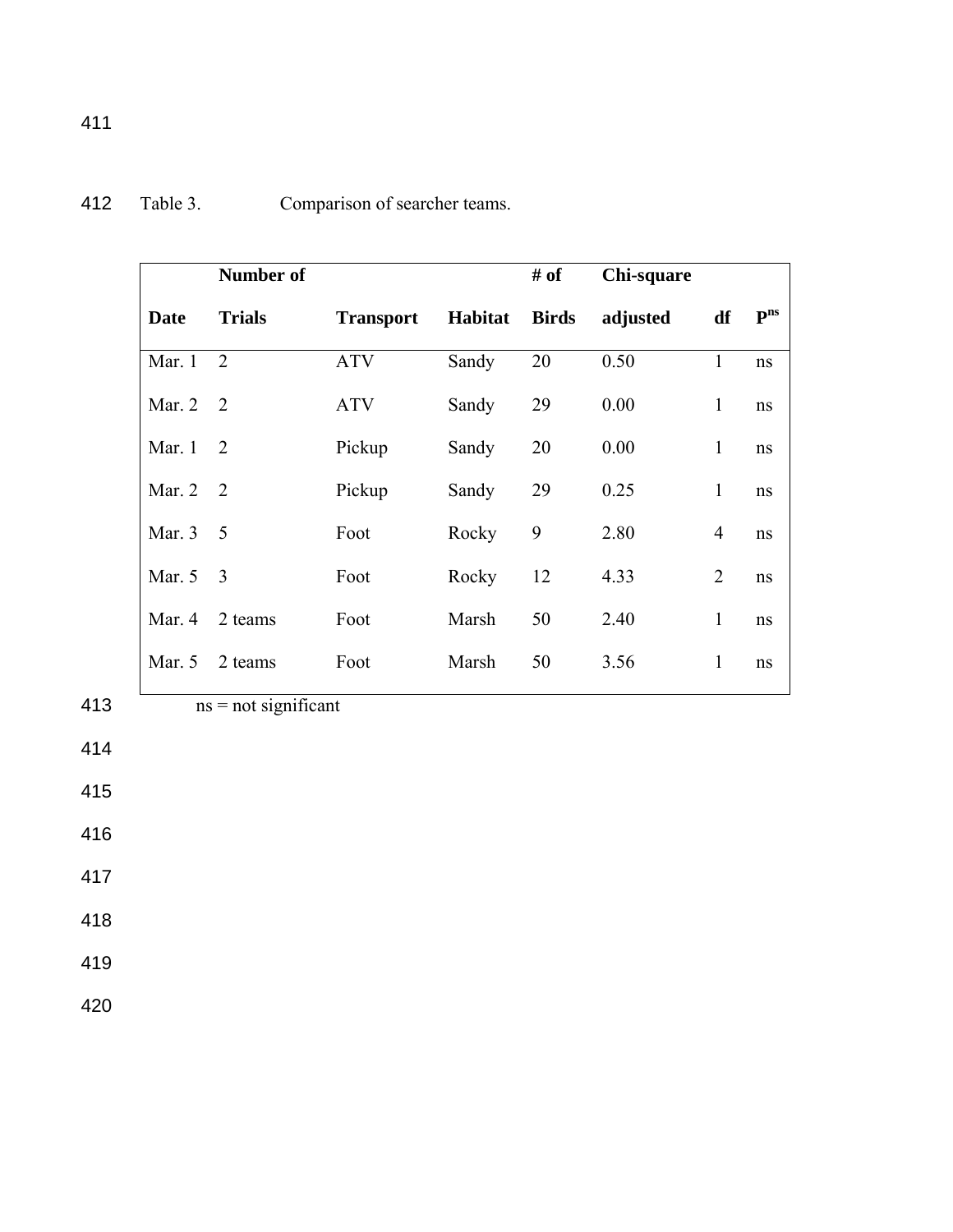422 Table 4. Test of heterogeneity of detection probabilities among carcasses

- 423
- 424

|             |         |               | <b>Probability of</b> | <b>Observed</b>      |                       |
|-------------|---------|---------------|-----------------------|----------------------|-----------------------|
|             |         |               | <b>Finding a Bird</b> | <b>Number of</b>     | <b>Probability of</b> |
|             |         |               | If All Birds          | <b>Birds</b>         | <b>Observed If</b>    |
|             |         | <b>Number</b> | <b>Are Equally</b>    | <b>Found or</b>      | <b>All Birds Are</b>  |
| <b>Bird</b> |         | of Birds      | Likely to be          | <b>Missed by All</b> | <b>Equally Likely</b> |
| <b>Size</b> | Habitat | in Trial      | Found                 | <b>Searchers</b>     | to be Found           |
| Large       | Sandy   | 33            | 0.417                 | 13                   | $0.0004$ **           |
| Small       | Sandy   | 16            | 0.078                 | 12                   | $0.5330$ ns           |
| Large       | Rocky   | 8             | 0.469                 | $\overline{4}$       | $0.0123$ *            |
| Small       | Rocky   | 8             | 0.250                 | 5                    | $0.0752$ ns           |
| Large       | Marsh   | 26            | 0.423                 | 8                    | $0.0193*$             |
| Small       | Marsh   | 24            | 0.240                 | $\overline{7}$       | $0.7506$ ns           |

425

426

427

428

429

430

431